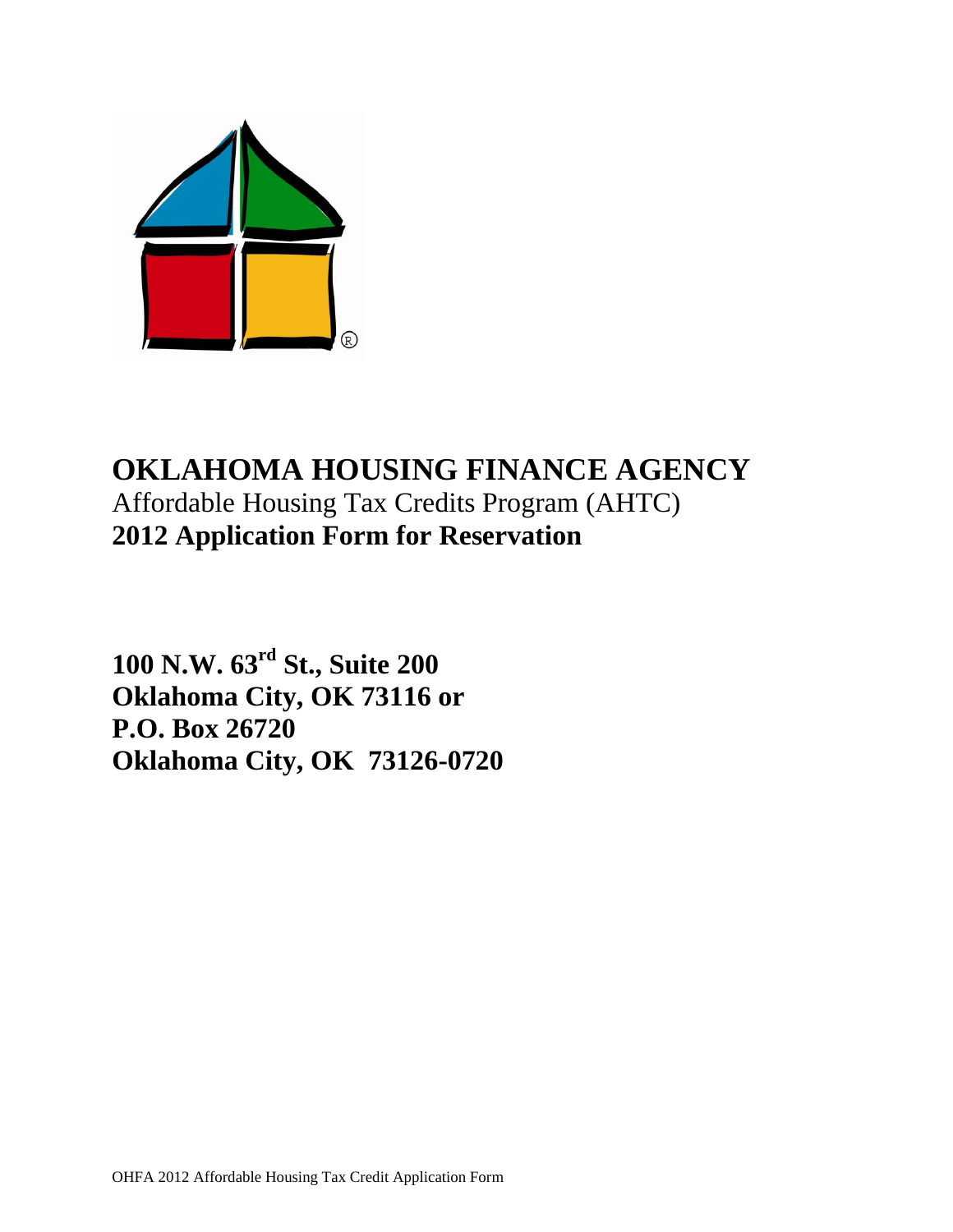## **AHTC Program Application Summary**

| Address                                                                                                                                                                                                                                                                                                                                                                                                                                                                             |                                                                                                                                             |                                                                      |                                  |                                |  |
|-------------------------------------------------------------------------------------------------------------------------------------------------------------------------------------------------------------------------------------------------------------------------------------------------------------------------------------------------------------------------------------------------------------------------------------------------------------------------------------|---------------------------------------------------------------------------------------------------------------------------------------------|----------------------------------------------------------------------|----------------------------------|--------------------------------|--|
| Location, town:                                                                                                                                                                                                                                                                                                                                                                                                                                                                     |                                                                                                                                             |                                                                      |                                  |                                |  |
| County:                                                                                                                                                                                                                                                                                                                                                                                                                                                                             |                                                                                                                                             |                                                                      |                                  |                                |  |
| Ownership Entity:                                                                                                                                                                                                                                                                                                                                                                                                                                                                   |                                                                                                                                             | <u> 1989 - Johann Stein, fransk politik (d. 1989)</u>                |                                  |                                |  |
|                                                                                                                                                                                                                                                                                                                                                                                                                                                                                     |                                                                                                                                             | Managing General Partner                                             |                                  |                                |  |
|                                                                                                                                                                                                                                                                                                                                                                                                                                                                                     |                                                                                                                                             |                                                                      |                                  |                                |  |
| For-Profit<br>Applicant entity (check one): Nonprofit<br>Funding sources: (check all that apply):<br>$HOME$   $HTF$    <br>Linked Deposit<br>Multi-Family Bond Financing<br>$Conventional Loan$ $ $<br>RHS Loan     Bond Financing<br>Other<br><u>state and the state of the state of the state of the state of the state of the state of the state of the state of the state of the state of the state of the state of the state of the state of the state of the state of the</u> |                                                                                                                                             |                                                                      |                                  |                                |  |
|                                                                                                                                                                                                                                                                                                                                                                                                                                                                                     |                                                                                                                                             |                                                                      |                                  |                                |  |
|                                                                                                                                                                                                                                                                                                                                                                                                                                                                                     | Project Base Subsidy (check one): No □                                                                                                      | Yes                                                                  | (identify source and # of units) |                                |  |
|                                                                                                                                                                                                                                                                                                                                                                                                                                                                                     | Project Type (check one): Family $\Box$                                                                                                     | Elderly $\Box$                                                       |                                  | Other $\Box$ (identify) $\Box$ |  |
|                                                                                                                                                                                                                                                                                                                                                                                                                                                                                     | Construction Type (check all that apply):<br>New<br>Acq/Rehab<br>Rehab<br>Townhouse<br>One Story $\Box$ Multi-Story $\Box$<br>Garden $\Box$ |                                                                      |                                  |                                |  |
|                                                                                                                                                                                                                                                                                                                                                                                                                                                                                     | Minimum Set-Aside (to be reflected on the 8609's) (check one):                                                                              |                                                                      |                                  |                                |  |
|                                                                                                                                                                                                                                                                                                                                                                                                                                                                                     |                                                                                                                                             | 20% of the units at 50% of the Area Median Gross Income              |                                  |                                |  |
|                                                                                                                                                                                                                                                                                                                                                                                                                                                                                     |                                                                                                                                             |                                                                      |                                  |                                |  |
|                                                                                                                                                                                                                                                                                                                                                                                                                                                                                     |                                                                                                                                             | 40% of the units at 60% of the Area Median Gross Income              |                                  |                                |  |
|                                                                                                                                                                                                                                                                                                                                                                                                                                                                                     | Targeted Set-Asides (indicate number of units):                                                                                             |                                                                      |                                  |                                |  |
|                                                                                                                                                                                                                                                                                                                                                                                                                                                                                     |                                                                                                                                             | units at 50% of AMGI botal proposed units compared to the restricted |                                  |                                |  |
|                                                                                                                                                                                                                                                                                                                                                                                                                                                                                     |                                                                                                                                             |                                                                      |                                  |                                |  |
| total proposed buildings ______ units unrestricted (market)<br>units at 60% of AMGI                                                                                                                                                                                                                                                                                                                                                                                                 |                                                                                                                                             |                                                                      |                                  |                                |  |
| Unit Mix:                                                                                                                                                                                                                                                                                                                                                                                                                                                                           |                                                                                                                                             |                                                                      |                                  |                                |  |
| <b>Number of units</b><br><b>Net Rent</b><br><b>Gross Rent</b><br>Number of<br><b>Utility</b>                                                                                                                                                                                                                                                                                                                                                                                       |                                                                                                                                             |                                                                      |                                  |                                |  |
| <b>Bedrooms</b>                                                                                                                                                                                                                                                                                                                                                                                                                                                                     |                                                                                                                                             |                                                                      | <b>Allowance</b>                 |                                |  |
|                                                                                                                                                                                                                                                                                                                                                                                                                                                                                     |                                                                                                                                             |                                                                      |                                  |                                |  |
|                                                                                                                                                                                                                                                                                                                                                                                                                                                                                     |                                                                                                                                             |                                                                      |                                  |                                |  |
|                                                                                                                                                                                                                                                                                                                                                                                                                                                                                     |                                                                                                                                             |                                                                      |                                  |                                |  |
|                                                                                                                                                                                                                                                                                                                                                                                                                                                                                     |                                                                                                                                             |                                                                      |                                  |                                |  |
|                                                                                                                                                                                                                                                                                                                                                                                                                                                                                     |                                                                                                                                             |                                                                      |                                  |                                |  |
|                                                                                                                                                                                                                                                                                                                                                                                                                                                                                     |                                                                                                                                             |                                                                      |                                  |                                |  |
|                                                                                                                                                                                                                                                                                                                                                                                                                                                                                     |                                                                                                                                             |                                                                      |                                  |                                |  |

Owner Signature Date NOTE:It is the applicant's responsibility to confirm with OHFA that the application submitted is the current one in use.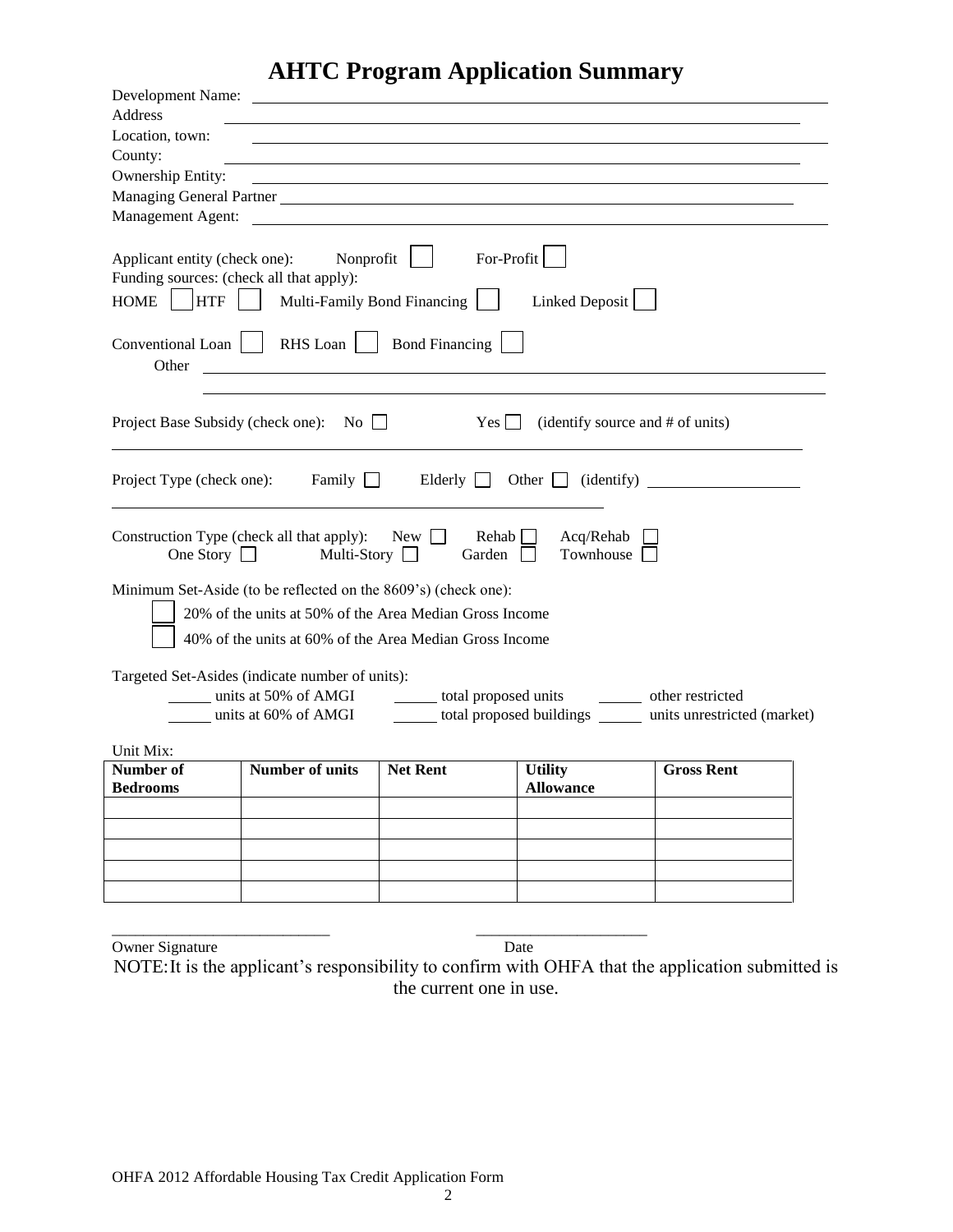## **DOCUMENT & TAB REQUIREMNTS FORMAT**

**In order to facilitate your Application's review, organize your Application and its required supporting documentation by submitting them in a three-ring binder. All pages are to be numbered sequentially within each tab. Handwritten numbering is acceptable.** 

**Check box to indicate completion.**

## **TAB #**

| <b>AHTC Program Application Summary and Application</b>                                                                                                              |           |
|----------------------------------------------------------------------------------------------------------------------------------------------------------------------|-----------|
| <b>Source and Documentation of Utility Allowance, Project-Based</b><br><b>Rent Approval (if applicable), and National Non-Metro Documentation</b><br>(if applicable) |           |
| <b>Construction Cost Breakdown</b>                                                                                                                                   |           |
| <b>15-Year Pro Forma</b>                                                                                                                                             | 3         |
| Letters of Credit/Funding Commitments for All Funding Sources,<br><b>Including Construction &amp; Permanent</b>                                                      |           |
| <b>Syndication Commitment/Letter of Intent</b>                                                                                                                       |           |
| <b>Location Map</b>                                                                                                                                                  | 5         |
| <b>Notice Requirements</b>                                                                                                                                           |           |
| <b>Market Study</b>                                                                                                                                                  |           |
| <b>Nonprofit Documentation (if applicable)</b>                                                                                                                       |           |
| <b>Capacity and Prior Performance Documentation and Identity</b><br>of Interest                                                                                      | 8         |
| <b>Resolution of Support</b>                                                                                                                                         |           |
| <b>Acquisition Credits/Ten-Year Holding Requirement (if applicable)</b>                                                                                              | 10        |
| Readiness To Proceed – Site Control, Preliminary Plans, and Zoning                                                                                                   | <u>11</u> |
| <b>Certification for Section 42 Leasing Language</b>                                                                                                                 | 12        |
| <b>Certification for Development Services</b>                                                                                                                        | 12        |
| <b>Certification on Acceptance of Referrals From the Local PHA/OHFA</b>                                                                                              | 12        |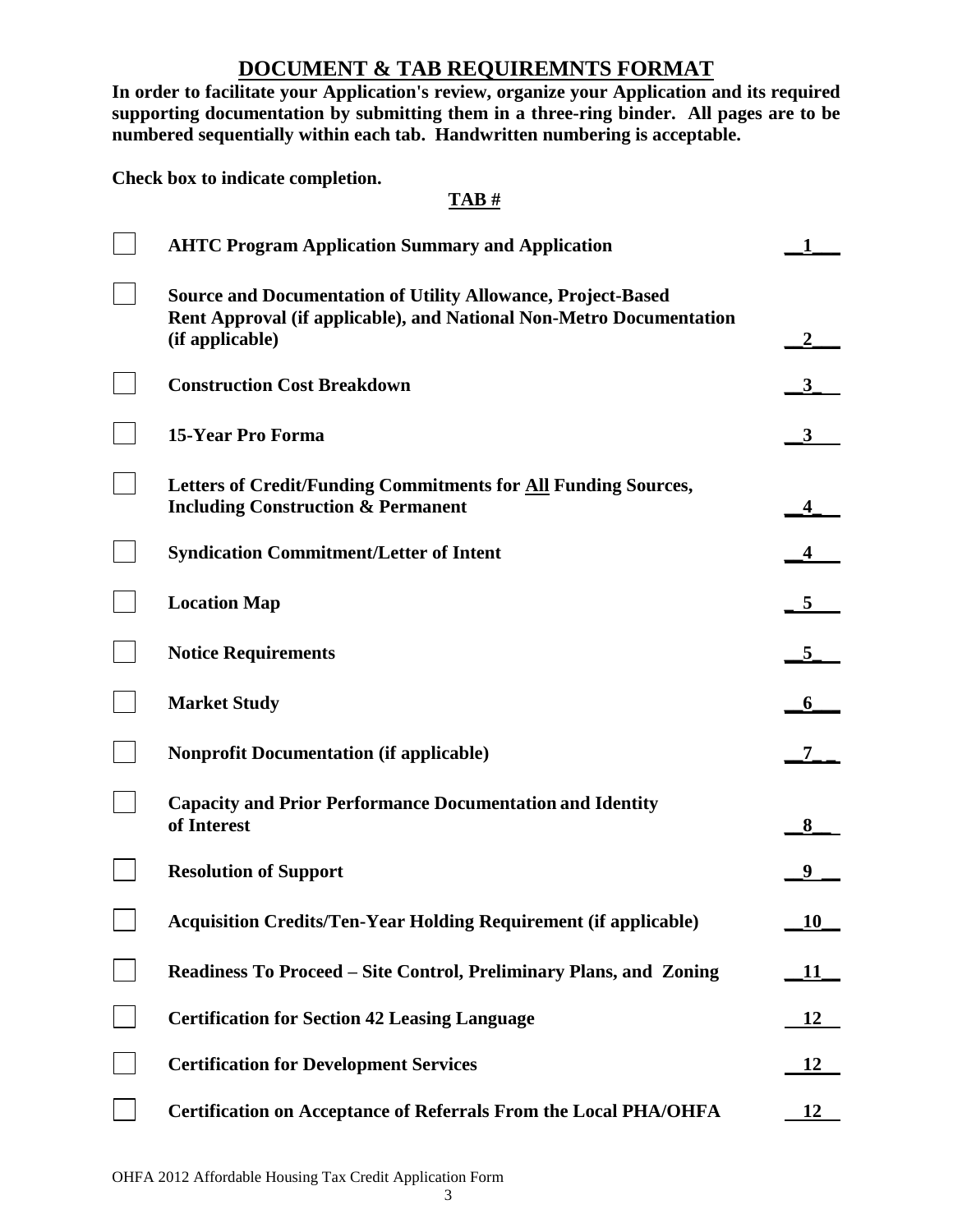| Capital Needs Assessment & C.N.A Certification (if applicable)         | 13        |
|------------------------------------------------------------------------|-----------|
| <b>Certification for Development Amenities</b>                         | 14        |
| <b>Development Amenities Waiver for Rehab Projects (if applicable)</b> | 14        |
|                                                                        |           |
| <b>EVALUATION AND RATING CRITERIA REVIEW</b>                           |           |
| <b>Applicant's Self Score Sheet &amp; Certification</b>                | 15        |
| <b>Income Targeting</b>                                                | 15        |
| <b>Term of Affordability</b>                                           | 15        |
| <b>Tenant/Special Needs Populations</b>                                | 15        |
| <b>Development Location and Housing Characteristics</b>                | <u>16</u> |
| <b>Incentivizing Expanded Distribution of Housing Credit Funds</b>     | <b>16</b> |
| <b>Development Leverage</b>                                            | <b>17</b> |
| <b>Community Support</b>                                               | 18        |
| <b>Development Team Experience</b>                                     | 19        |
| <b>Management Experience</b>                                           | 20        |
| <b>Tenant Populations of Individuals With Children</b>                 | 21        |
| <b>Tenant Populations of Elderly Individuals</b>                       | <u>21</u> |
| <b>Tenant Ownership</b>                                                | 22        |
| <b>Preservation of Affordable Housing Developments</b>                 | 23        |
| <b>Energy Efficiency</b>                                               | 24        |
| <b>Historic Nature</b>                                                 | 25        |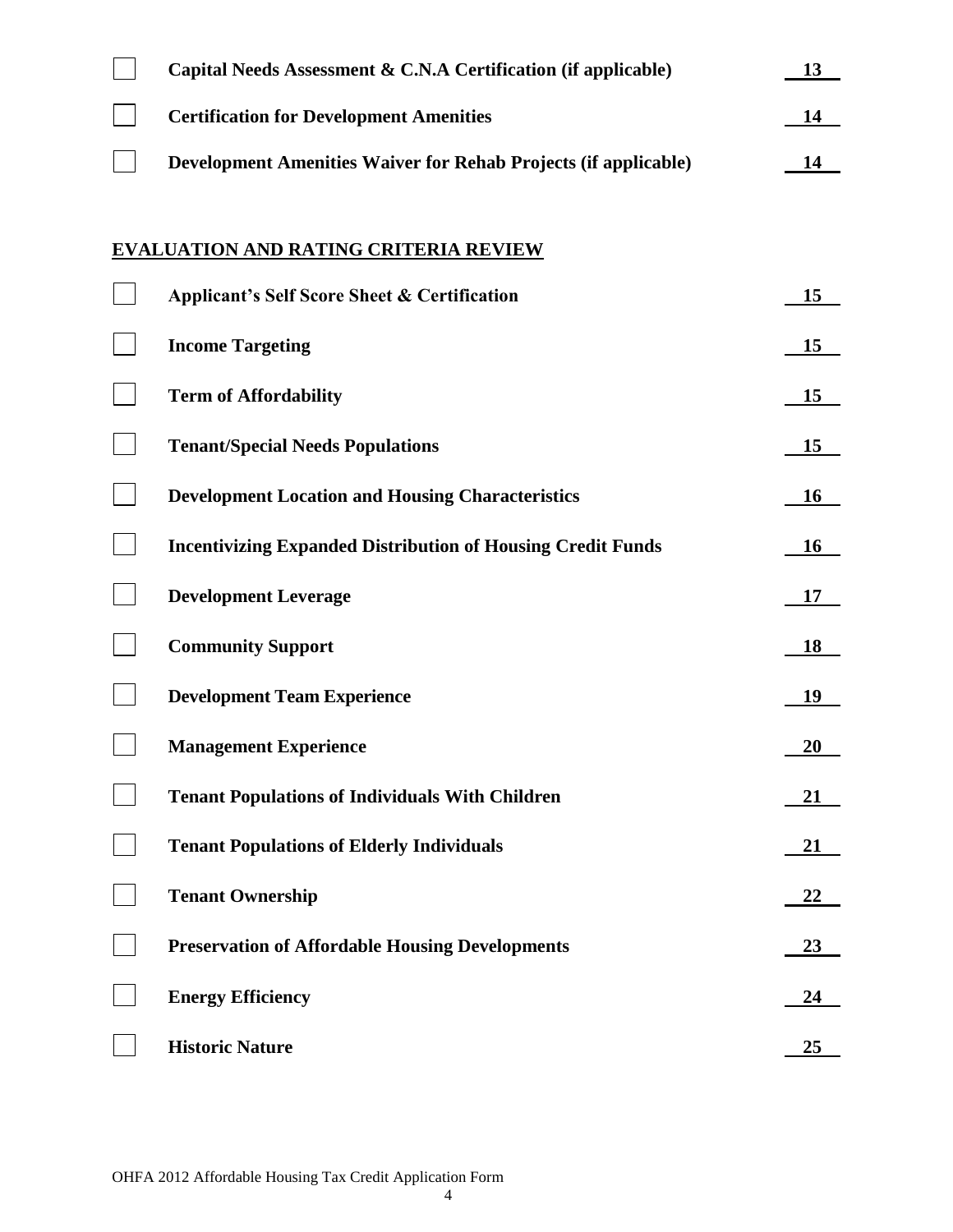## **OKLAHOMA HOUSING FINANCE AGENGY 2012 AFFORDABLE HOUSING TAX CREDIT APPLICATION FOR RESERVATION**

The Applicant must fill out *ALL* applicable parts of the Application form *FULLY* and include *ALL* documents and supplementary materials required. *ALL blanks must be typed and filled out completely.* If a section is not applicable, then mark it as such.

#### **I. GENERAL DEVELOPMENT INFORMATION**

|    | A. Development Name                                                                                                                                                                                                                                                                                                                     |                              |  |  |  |
|----|-----------------------------------------------------------------------------------------------------------------------------------------------------------------------------------------------------------------------------------------------------------------------------------------------------------------------------------------|------------------------------|--|--|--|
|    |                                                                                                                                                                                                                                                                                                                                         |                              |  |  |  |
|    |                                                                                                                                                                                                                                                                                                                                         |                              |  |  |  |
|    | Allocation Year ____________ Application Cycle _________                                                                                                                                                                                                                                                                                |                              |  |  |  |
|    | Is this part of a multi phase Development? $\vert \vert$ Yes<br>N <sub>o</sub>                                                                                                                                                                                                                                                          |                              |  |  |  |
|    | Are you purchasing land from a related party?<br>Yes<br>N <sub>o</sub>                                                                                                                                                                                                                                                                  |                              |  |  |  |
|    | $\sim$<br>B. Amount of Annual Credit Requested                                                                                                                                                                                                                                                                                          | (From Part XIV)              |  |  |  |
|    | Rural $515$<br>Check all applicable Set-asides: Nonprofit<br>General Pool<br>Elderly                                                                                                                                                                                                                                                    | Other Rural                  |  |  |  |
| C. | Type of Development Proposed (check all that apply)<br>New Construction<br>Rehabilitation<br>Rehabilitation and Acquisition with units occupied or suitable for occupancy on acquisition date.<br>Rehabilitation and Acquisition with units occupied or suitable for occupancy upon completion of<br>the rehabilitation.<br>Acquisition |                              |  |  |  |
|    | D. If this is a Rehab project is it a past/current Tax Credit property?                                                                                                                                                                                                                                                                 | N/A<br>Yes<br>N <sub>o</sub> |  |  |  |
|    |                                                                                                                                                                                                                                                                                                                                         |                              |  |  |  |
|    | E. Is this a USDA Rural Development (515, 538, or other) Development?                                                                                                                                                                                                                                                                   | Yes<br>N <sub>o</sub>        |  |  |  |
|    | F. Is this Development using <b>HOME</b> funding?                                                                                                                                                                                                                                                                                       | Yes<br>No                    |  |  |  |
|    | G. Is this Development using Tax Exempt Bond financing?<br>(If "yes" it must be at least 50% of aggregate basis)                                                                                                                                                                                                                        | Yes<br>N <sub>o</sub>        |  |  |  |
|    | H. Minimum Low-income Threshold for Credit eligibility (check one)                                                                                                                                                                                                                                                                      |                              |  |  |  |
|    | 20% of the units serving households at 50% of the area median<br>40% of the units serving households at 60% of the area median                                                                                                                                                                                                          |                              |  |  |  |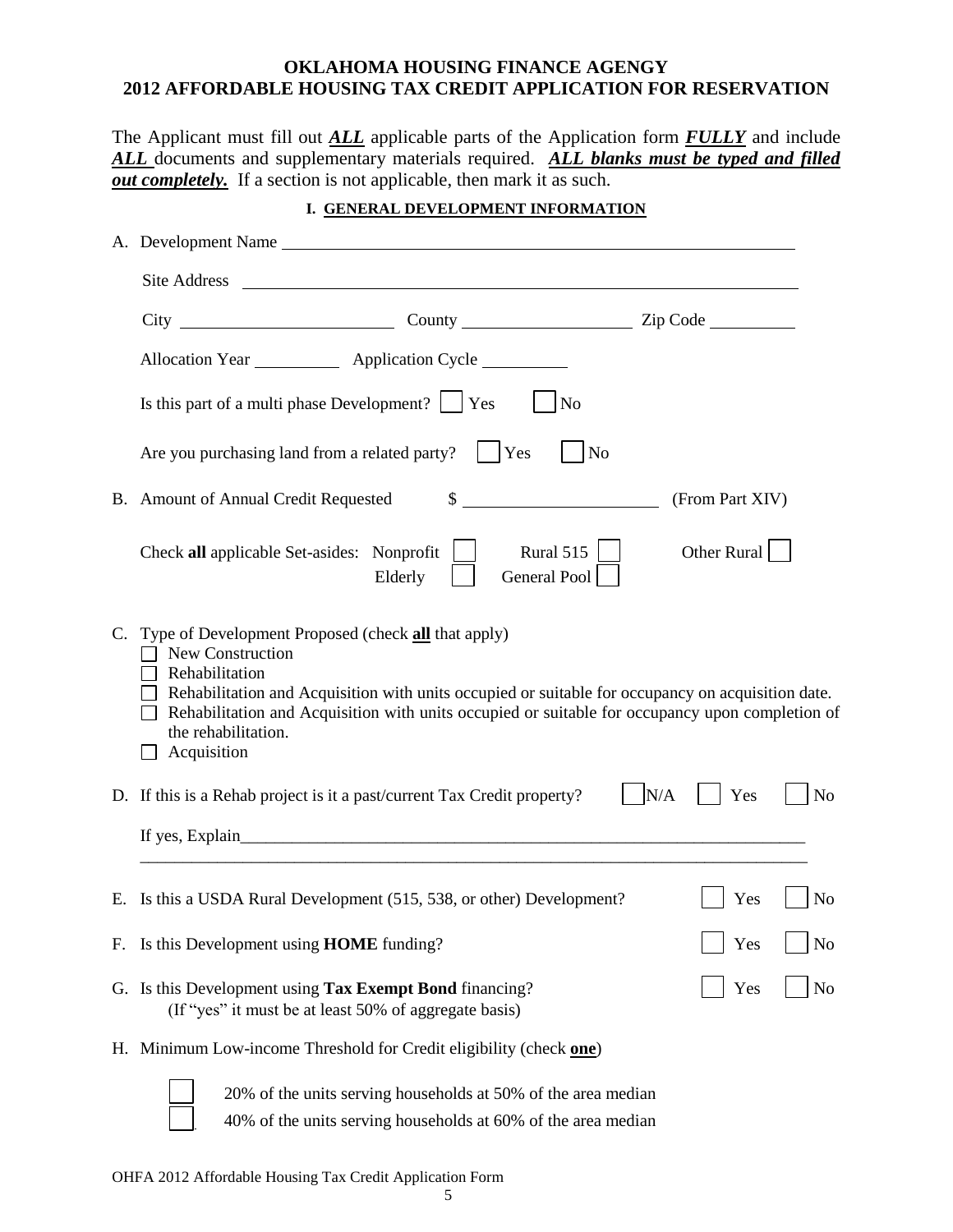| I. Low-Income Compliance Period                                                                 |
|-------------------------------------------------------------------------------------------------|
| This Development will remain low-income with occupancy described above for ______<br>(up to 40) |
| years.                                                                                          |

| J. | <b>Total Low-income Targeting</b><br>$\frac{(\%)}{(\%)}$ of the low-income units will serve households at ___% of the area median income<br>(# )                                                                                                         |  |  |
|----|----------------------------------------------------------------------------------------------------------------------------------------------------------------------------------------------------------------------------------------------------------|--|--|
|    | $\frac{(\%)}{(\%)}$ of the low-income units will serve households at ___% of the area median income<br>(# )                                                                                                                                              |  |  |
|    | $\frac{(\%)}{(\%)}$ of the low-income units will serve households at __% of the area median income<br>(#)                                                                                                                                                |  |  |
|    | K. Total number of Buildings with residential units                                                                                                                                                                                                      |  |  |
|    | Multifamily<br><b>Single Family</b><br>L. Type of Housing:                                                                                                                                                                                               |  |  |
|    | M. Type of Units<br>Townhomes<br>Detached<br>Semi-Detached<br>Apartments<br><b>SRO</b><br>Manufactured<br>Other                                                                                                                                          |  |  |
|    | N. Number of Floors in the Tallest Building _____; Elevator Construction?<br>Yes<br>No                                                                                                                                                                   |  |  |
|    | O. Targeting of Units (Indicate type and % of units) - can total more than 100%<br>Elderly<br>Family<br>$\label{eq:2} \begin{split} \mathcal{L}_{\text{max}}(\mathcal{L}_{\text{max}}) = \mathcal{L}_{\text{max}}(\mathcal{L}_{\text{max}}) \end{split}$ |  |  |
|    | No<br>P. Is this Development located in a Metropolitan Statistical Area?<br>Yes                                                                                                                                                                          |  |  |
|    | Q. Census Tract Number                                                                                                                                                                                                                                   |  |  |
|    | R. Is this Development located in a Qualified Census Tract or Difficult to Develop Area?<br>No If yes, submit evidence of eligibility.<br>Yes<br>Tab#15                                                                                                  |  |  |
|    | S. Are you requesting the non QCT/DDA 130% general adjustment boost?<br>Yes<br><b>No</b><br>(Note that an Applicant can only check "yes" for either item Q. or item R. not both)                                                                         |  |  |
|    | T. State Senate District: ________ State House District: _________ Congressional District: ______                                                                                                                                                        |  |  |
|    | U. Is the site part of an organized plan?<br>Yes<br>No                                                                                                                                                                                                   |  |  |
|    | If yes, explain and provide documentation.<br><b>Tab#11</b>                                                                                                                                                                                              |  |  |
|    | V. Site Control is a <b>requirement</b> for eligibility for a Tax Credit reservation.<br>Is site currently under control?<br>Yes<br>N <sub>o</sub><br>If yes, control is in the form of: (Include documentation):<br><u>Tab# 11</u>                      |  |  |
|    | Option<br>Deed<br>Lease<br>Other (specify)                                                                                                                                                                                                               |  |  |
|    | <b>Expiration Date:</b>                                                                                                                                                                                                                                  |  |  |
|    | W. Is site properly zoned?<br>Yes<br>No<br>Include documentation from entity providing zoning.<br><u>Tab# 11</u>                                                                                                                                         |  |  |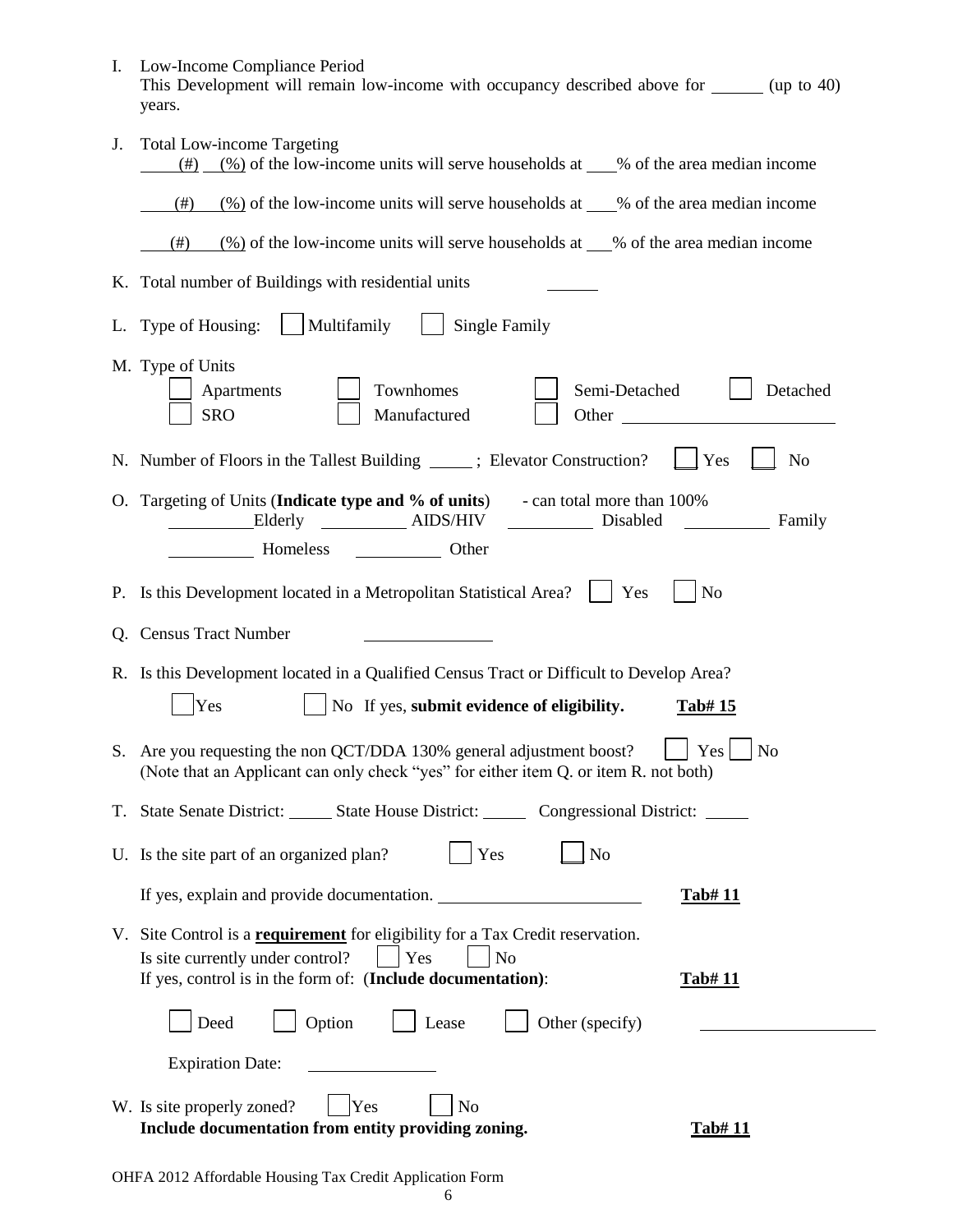|     |                         | X. Are all utilities available to and of the appropriate size for the Development? |                                                                                                                                                                                                                                                                                                                                                                                                        | Tab#11            |
|-----|-------------------------|------------------------------------------------------------------------------------|--------------------------------------------------------------------------------------------------------------------------------------------------------------------------------------------------------------------------------------------------------------------------------------------------------------------------------------------------------------------------------------------------------|-------------------|
|     |                         |                                                                                    | Yes     No If no, provide explanation, including dates, when all utilities will be available.                                                                                                                                                                                                                                                                                                          |                   |
|     |                         |                                                                                    |                                                                                                                                                                                                                                                                                                                                                                                                        |                   |
|     |                         | Y. Legal description of the property as identified in the Site Control document.   |                                                                                                                                                                                                                                                                                                                                                                                                        |                   |
|     |                         |                                                                                    |                                                                                                                                                                                                                                                                                                                                                                                                        |                   |
|     |                         | <b>Related Party</b>                                                               | Z. If Development includes acquiring Buildings, Buildings acquired or to be acquired from:<br><b>Unrelated Party</b>                                                                                                                                                                                                                                                                                   |                   |
| AA. |                         | submitted if Building(s) is to be included in eligible basis.                      | List below, by Building address, the date the Building(s) was/were last Placed-In-Service, date<br>the Building was or will be acquired, and the number of years between the date the Building was<br>last Placed-In-Service and date of acquisition. If applicable, Applicant must submit evidence of<br>approved waiver of ten-year rule by a letter ruling from the IRS. Attorney's opinion must be |                   |
|     | <b>Building Address</b> | Placed-In-Service<br>Last<br>Date                                                  | <b>Acquisition Date</b>                                                                                                                                                                                                                                                                                                                                                                                | # Years since PIS |
|     |                         |                                                                                    |                                                                                                                                                                                                                                                                                                                                                                                                        |                   |
|     |                         |                                                                                    |                                                                                                                                                                                                                                                                                                                                                                                                        |                   |
|     |                         |                                                                                    |                                                                                                                                                                                                                                                                                                                                                                                                        |                   |
|     |                         |                                                                                    |                                                                                                                                                                                                                                                                                                                                                                                                        |                   |
|     |                         |                                                                                    |                                                                                                                                                                                                                                                                                                                                                                                                        |                   |
|     |                         |                                                                                    |                                                                                                                                                                                                                                                                                                                                                                                                        |                   |
|     |                         |                                                                                    |                                                                                                                                                                                                                                                                                                                                                                                                        |                   |
|     |                         |                                                                                    |                                                                                                                                                                                                                                                                                                                                                                                                        |                   |
|     |                         |                                                                                    |                                                                                                                                                                                                                                                                                                                                                                                                        |                   |
|     |                         |                                                                                    |                                                                                                                                                                                                                                                                                                                                                                                                        |                   |
|     |                         |                                                                                    |                                                                                                                                                                                                                                                                                                                                                                                                        |                   |

## **WHEN IS THE ACQUISITION PLACED-IN-SERVICE?**

- **IF HABITABLE, THE DATE THE BUILDING IS "READY AND AVAILABLE" FOR ITS SPECIFICALLY DESIGNED FUNCTION.**
- **IF** *NOT* **HABITABLE, THE PLACED-IN-SERVICE DATE WILL BE THE SAME AS THE REHAB PLACED-IN-SERVICE DATE, WHEN THE BUILDING IS HABITABLE.**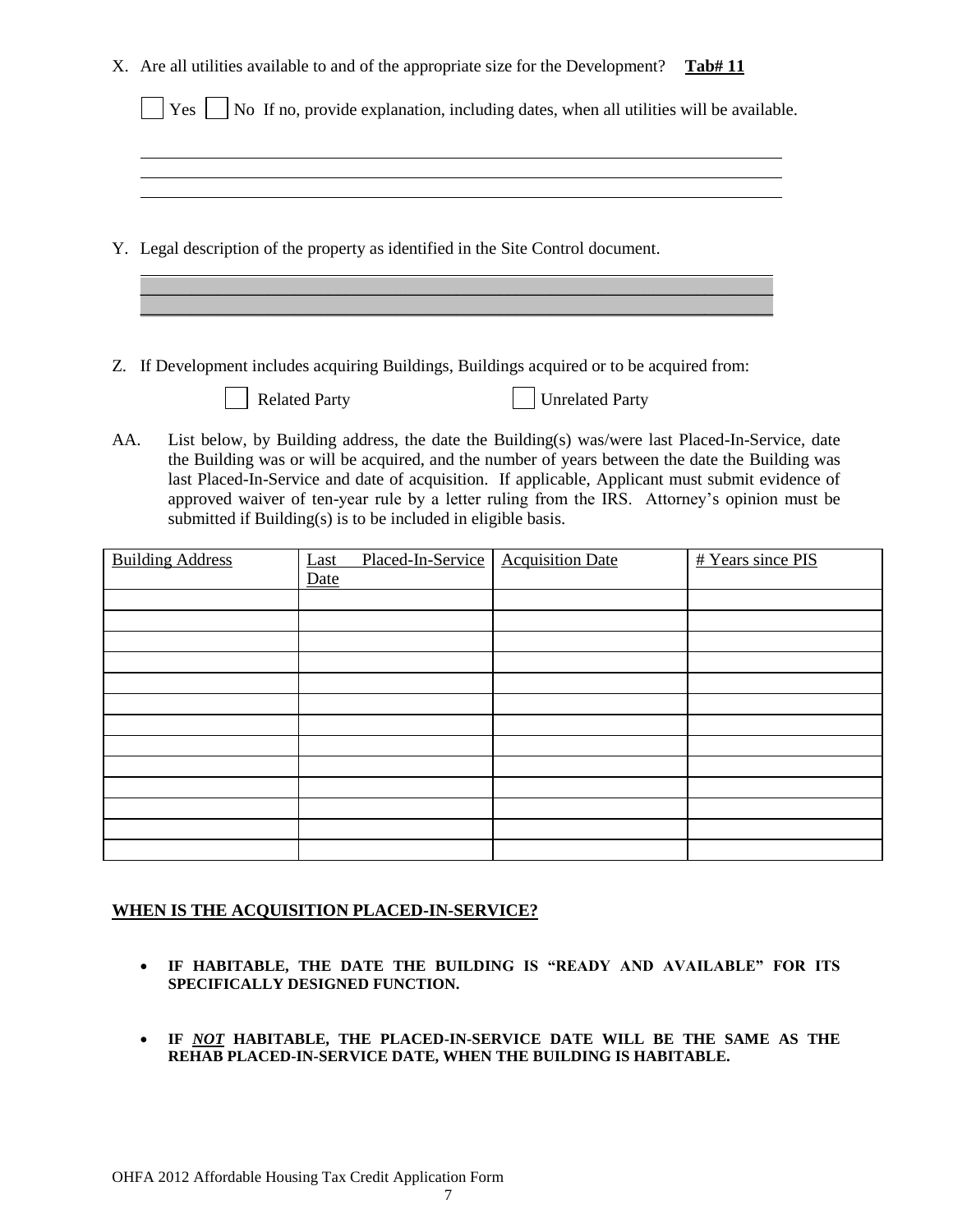## **II. OWNER/APPLICANT INFORMATION**

| Street Address <u>and a street of the street and the street and the street and the street and the street and the street and the street and the street and the street and the street and the street and the street and the street</u> |                                                                                              |                                                           |
|--------------------------------------------------------------------------------------------------------------------------------------------------------------------------------------------------------------------------------------|----------------------------------------------------------------------------------------------|-----------------------------------------------------------|
|                                                                                                                                                                                                                                      |                                                                                              | $\mathsf{Zip} \ \mathsf{Code} \ \underline{\hspace{2cm}}$ |
| Phone $($ ) Fax $($ )<br>E-mail Learner and Learner and Learner and Learner and Learner and Learner and Learner and Learner and Learner                                                                                              |                                                                                              |                                                           |
| Taxpayer I.D. (Owner)                                                                                                                                                                                                                |                                                                                              |                                                           |
|                                                                                                                                                                                                                                      |                                                                                              |                                                           |
|                                                                                                                                                                                                                                      |                                                                                              |                                                           |
|                                                                                                                                                                                                                                      |                                                                                              | $\mathsf{Zip} \ \mathsf{Code} \ \underline{\hspace{2cm}}$ |
| Contact Person (name, title) Fax ()                                                                                                                                                                                                  |                                                                                              |                                                           |
| Type of Ownership:<br>General Partnership<br><b>Limited Partnership</b><br>Limited Liability Co<br>Corporation<br>Individual                                                                                                         | Nonprofit Corporation<br><b>Local Government</b><br>Housing Agency<br>$\Box$ Other (specify) |                                                           |
| <b>Legal Status of Owner</b>                                                                                                                                                                                                         |                                                                                              |                                                           |
| Incorporated                                                                                                                                                                                                                         | Registered                                                                                   | Chartered                                                 |
| Nonprofit Status of Owner                                                                                                                                                                                                            |                                                                                              |                                                           |
|                                                                                                                                                                                                                                      | $501(c)$ (4)                                                                                 | 501(a) Exemption                                          |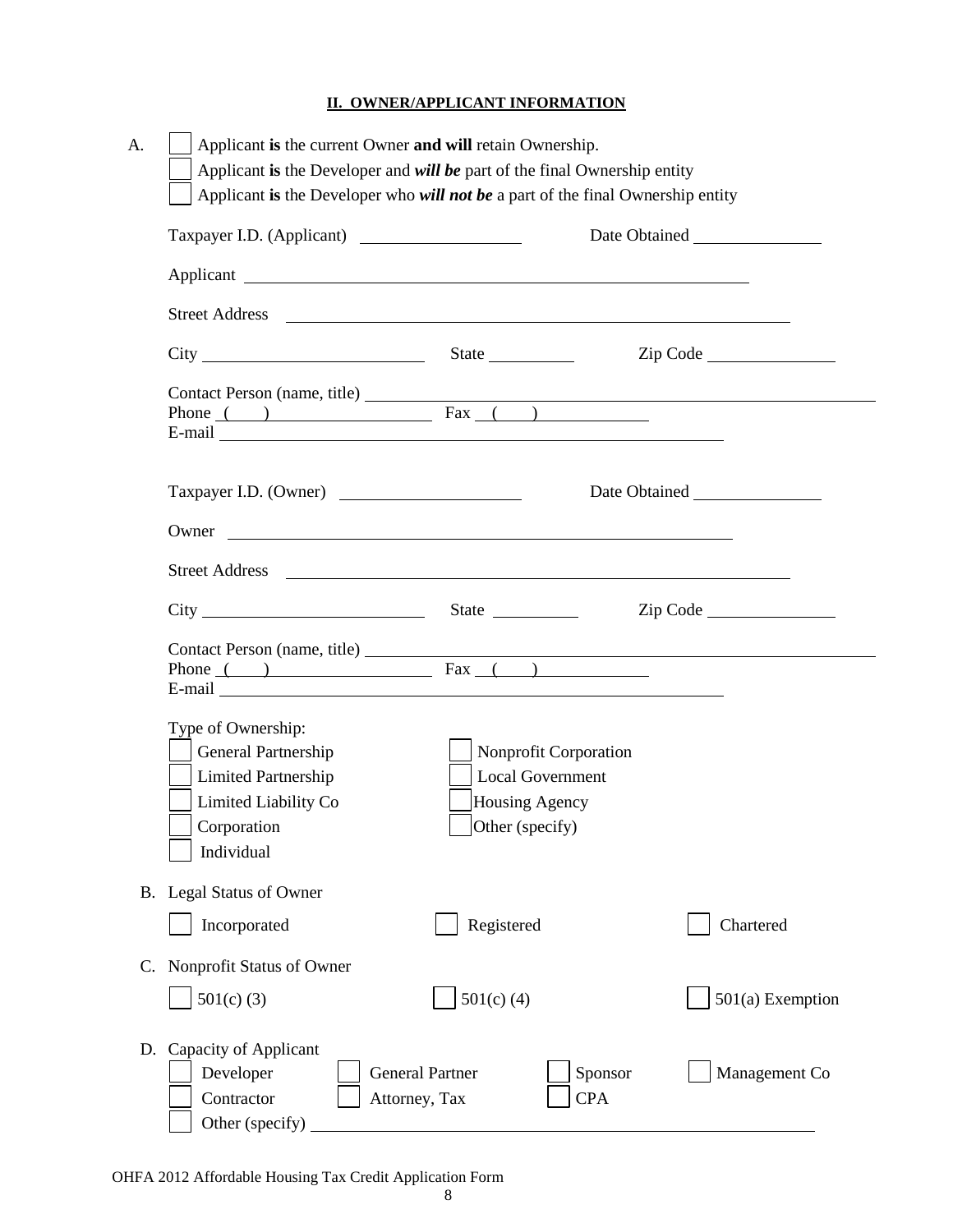E. Contact Person during Application Process:

| Name            |  | Title            |
|-----------------|--|------------------|
|                 |  |                  |
|                 |  |                  |
|                 |  |                  |
| Phone $\qquad)$ |  | $\text{Fax}$ ( ) |
|                 |  |                  |
|                 |  |                  |
|                 |  |                  |

This person(s) will be designated as the contact respecting all issues concerning this Application. \* It is the responsibility of the Applicant to notify OHFA of any changes in the contact person. This notification should be sent in writing to the Housing Development Team as soon as the change occurs.

#### **III. CONTACT INFORMATION**

#### A. Detailed contact information: **Please do not list any personal Social Security Numbers.**

|                                                                                                                                                                                                                                | Tax Id $\#$      |
|--------------------------------------------------------------------------------------------------------------------------------------------------------------------------------------------------------------------------------|------------------|
|                                                                                                                                                                                                                                |                  |
| Address and the contract of the contract of the contract of the contract of the contract of the contract of the contract of the contract of the contract of the contract of the contract of the contract of the contract of th |                  |
| City, State, Zip                                                                                                                                                                                                               |                  |
| Phone $($ $)$                                                                                                                                                                                                                  | $\text{Fax}$ ( ) |
|                                                                                                                                                                                                                                |                  |
| <b>General Partner or Managing Member</b>                                                                                                                                                                                      |                  |
|                                                                                                                                                                                                                                |                  |
|                                                                                                                                                                                                                                |                  |
|                                                                                                                                                                                                                                |                  |
| City, State, Zip                                                                                                                                                                                                               |                  |
| Phone ( ) Fax ( ) Percentage of GP Ownership                                                                                                                                                                                   |                  |
|                                                                                                                                                                                                                                |                  |
|                                                                                                                                                                                                                                |                  |
| Contractor                                                                                                                                                                                                                     |                  |
|                                                                                                                                                                                                                                |                  |
| Address and the contract of the contract of the contract of the contract of the contract of the contract of the contract of the contract of the contract of the contract of the contract of the contract of the contract of th |                  |
| City, State, Zip                                                                                                                                                                                                               |                  |
| Phone $($ $)$                                                                                                                                                                                                                  | Fax $($ $)$      |
|                                                                                                                                                                                                                                |                  |
| Management Company Tax Id #                                                                                                                                                                                                    |                  |
|                                                                                                                                                                                                                                |                  |
| Address                                                                                                                                                                                                                        |                  |
| City, State, Zip                                                                                                                                                                                                               |                  |
| Phone $($ $)$                                                                                                                                                                                                                  | Fax $($ $)$      |
|                                                                                                                                                                                                                                |                  |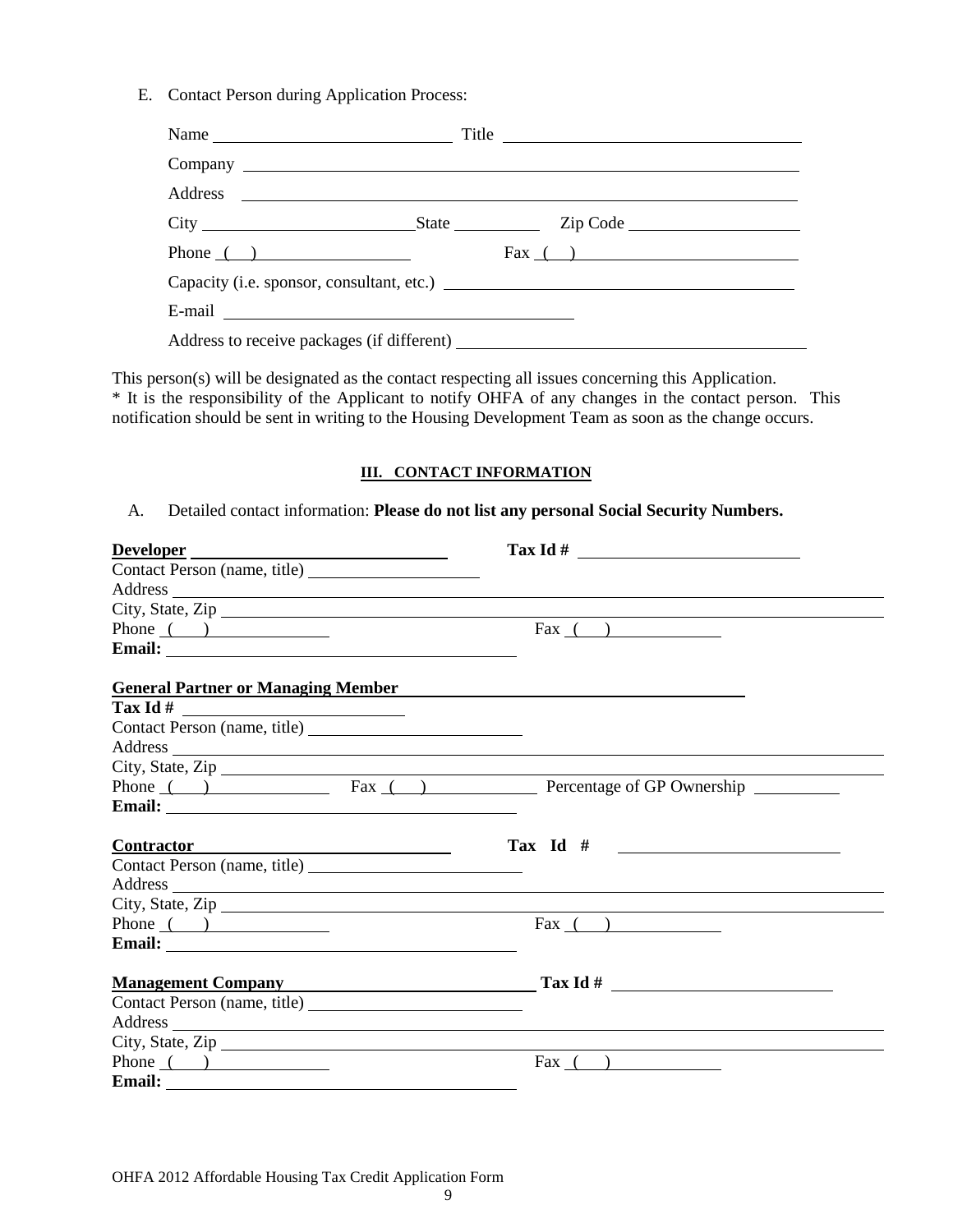| <b>Nonprofit Participant</b> |                                                                                                                                                                                                                                                                               |  |
|------------------------------|-------------------------------------------------------------------------------------------------------------------------------------------------------------------------------------------------------------------------------------------------------------------------------|--|
| <b>Organization</b>          | $\frac{1}{2}$ Tax Id # $\frac{1}{2}$ Tax Id # $\frac{1}{2}$ Tax Id # $\frac{1}{2}$ Tax Id # $\frac{1}{2}$ Tax Id # $\frac{1}{2}$ Tax Id # $\frac{1}{2}$ Tax Id # $\frac{1}{2}$ Tax Id # $\frac{1}{2}$ Tax Id # $\frac{1}{2}$ Tax Id # $\frac{1}{2}$ Tax Id # $\frac{1}{2}$ Ta |  |
|                              |                                                                                                                                                                                                                                                                               |  |
|                              | Address and the contract of the contract of the contract of the contract of the contract of the contract of the contract of the contract of the contract of the contract of the contract of the contract of the contract of th                                                |  |
| City, State, Zip             |                                                                                                                                                                                                                                                                               |  |
|                              | Phone ( ) Fax ( ) Non-Profit Status Non-Profit Status                                                                                                                                                                                                                         |  |
|                              |                                                                                                                                                                                                                                                                               |  |
|                              | Consultant/Packager Tax Id #                                                                                                                                                                                                                                                  |  |
|                              |                                                                                                                                                                                                                                                                               |  |
|                              | Address                                                                                                                                                                                                                                                                       |  |
|                              | City, State, Zip                                                                                                                                                                                                                                                              |  |
| Phone $\qquad)$              | $\begin{tabular}{ c c } \hline \quad \quad & \quad \quad & \quad \quad \\ \hline \quad \quad & \quad \quad & \quad \quad \\ \hline \end{tabular}$                                                                                                                             |  |
|                              |                                                                                                                                                                                                                                                                               |  |
| Attor <u>ney</u>             | $\frac{1}{2}$ Tax Id # $\frac{1}{2}$ Tax Id # $\frac{1}{2}$ Tax Id # $\frac{1}{2}$ Tax Id # $\frac{1}{2}$ Tax Id # $\frac{1}{2}$ Tax Id # $\frac{1}{2}$ Tax Id # $\frac{1}{2}$ Tax Id # $\frac{1}{2}$ Tax Id # $\frac{1}{2}$ Tax Id # $\frac{1}{2}$ Tax Id # $\frac{1}{2}$ Ta |  |
| Contact Person (name, title) |                                                                                                                                                                                                                                                                               |  |
|                              | Address and the contract of the contract of the contract of the contract of the contract of the contract of the contract of the contract of the contract of the contract of the contract of the contract of the contract of th                                                |  |
|                              | City, State, Zip                                                                                                                                                                                                                                                              |  |
| Phone $($ $)$                | $\text{Fax}$ ( )                                                                                                                                                                                                                                                              |  |
|                              |                                                                                                                                                                                                                                                                               |  |
|                              | Project Architect Trax Id #                                                                                                                                                                                                                                                   |  |
|                              |                                                                                                                                                                                                                                                                               |  |
|                              | Address and the contract of the contract of the contract of the contract of the contract of the contract of the contract of the contract of the contract of the contract of the contract of the contract of the contract of th                                                |  |
|                              | City, State, Zip                                                                                                                                                                                                                                                              |  |
| Phone $\qquad)$              | $\text{Fax}$ ( )                                                                                                                                                                                                                                                              |  |
|                              |                                                                                                                                                                                                                                                                               |  |
| <b>Accountant</b>            | $\frac{1}{2}$ Tax Id $\#$                                                                                                                                                                                                                                                     |  |
|                              |                                                                                                                                                                                                                                                                               |  |
|                              | Address and the contract of the contract of the contract of the contract of the contract of the contract of the contract of the contract of the contract of the contract of the contract of the contract of the contract of th                                                |  |
| City, State, Zip             |                                                                                                                                                                                                                                                                               |  |
| Phone $\qquad)$              | Fax $( )$                                                                                                                                                                                                                                                                     |  |
| Email:                       |                                                                                                                                                                                                                                                                               |  |

Add any other Development Team Member for which points are being claimed. Add additional pages as necessary.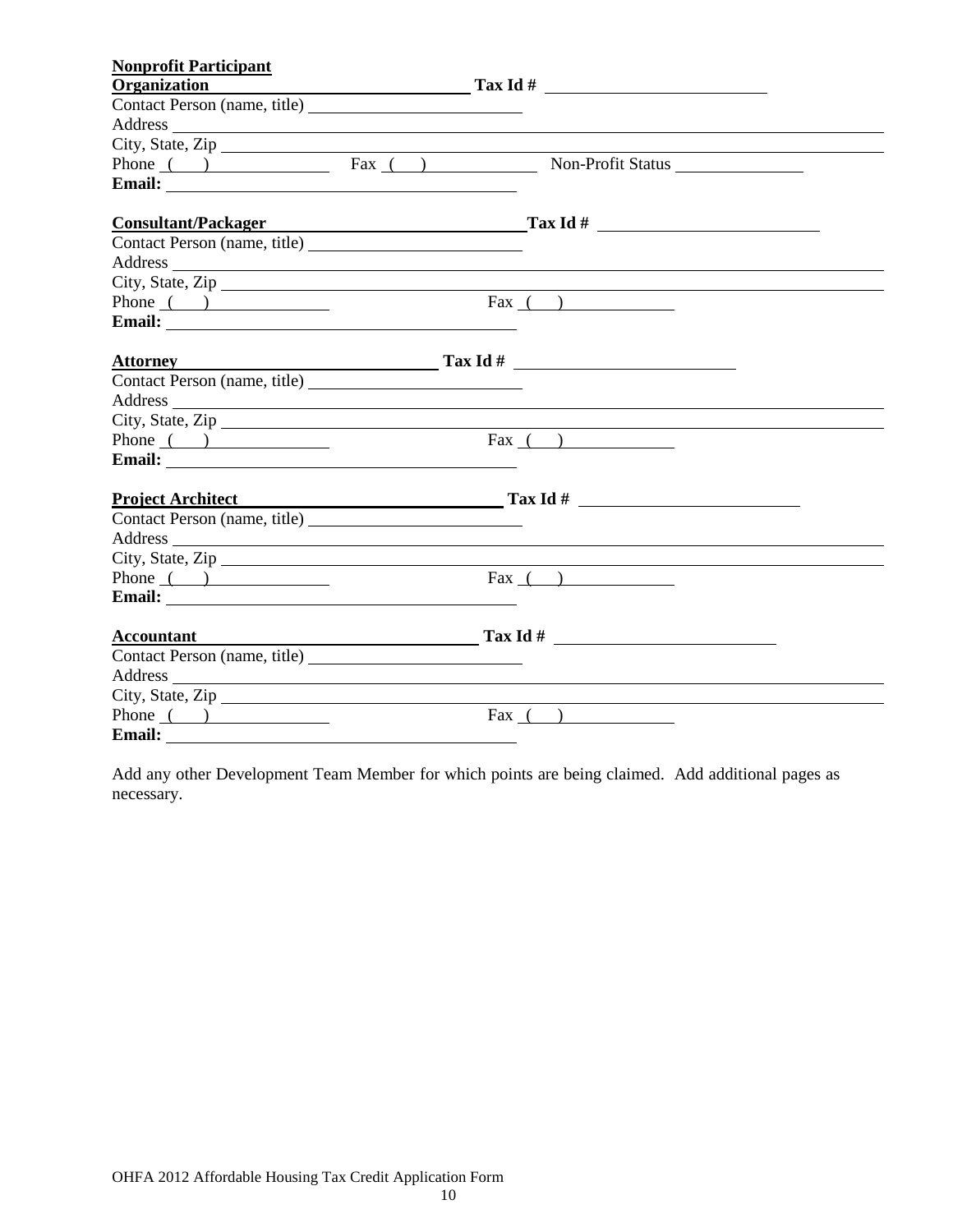#### **IV. APPLICABLE FRACTION DETERMINATION**

**Total Site / Acreage**

|   |                                                               | <b>Number of Units</b> | <b>Amount of Square</b><br>Footage |
|---|---------------------------------------------------------------|------------------------|------------------------------------|
| A | <b>Commercial Use -not common</b>                             | XXXXXXXXXXXXXXXX       |                                    |
| в | <b>Employee or Owner-Occupied Residential</b><br><b>Units</b> |                        |                                    |
| C | <b>Common Use - not including B</b>                           | XXXXXXXXXXXXXXXX       |                                    |
| D | <b>Low Income Residential Units</b>                           |                        |                                    |
| Е | Non Low Income (like Market) Residential<br><b>Units</b>      |                        |                                    |
| F | Total Residential Units - B+D+E                               |                        |                                    |
| G | Total of all Buildings - A +B+C+D+E                           |                        |                                    |

Divide line D by the sum of lines D and E. Enter the percentages in the spaces provided. Calculate a percentage for each column, units and square footage.

 $\frac{9}{6}$   $\frac{9}{6}$ 

The lower of the two percentages must be used when calculating Credits using the basis method.

- LIHTC Units
- HOME Units

| Development Based Assisted Units         |                                          |  |
|------------------------------------------|------------------------------------------|--|
| (Rents approved by HUD or other issuer?) | $ $   Yes<br>$\overline{\phantom{a}}$ No |  |

• Other Restricted Units (Specify)

#### **V. TENANT UTILITY INFORMATION**

| A.                                                                                                                                  | Indicate which of the following costs (if any) are paid by the tenant                                                    |                              |                                                                                                    |                         |  |  |
|-------------------------------------------------------------------------------------------------------------------------------------|--------------------------------------------------------------------------------------------------------------------------|------------------------------|----------------------------------------------------------------------------------------------------|-------------------------|--|--|
|                                                                                                                                     |                                                                                                                          |                              | Heating _______ Hot Water ______ Air Conditioning ______                                           | Water                   |  |  |
|                                                                                                                                     | $\frac{1}{2}$ Cooking                                                                                                    | Sewer $\qquad \qquad \qquad$ | Electricity                                                                                        | Trash                   |  |  |
|                                                                                                                                     | Please specify if utility is gas or electric: ___________________________________<br>Will these be individually metered? |                              |                                                                                                    |                         |  |  |
| B.                                                                                                                                  | Utility Allowance by bedroom size                                                                                        |                              |                                                                                                    |                         |  |  |
|                                                                                                                                     |                                                                                                                          |                              | (Identify MF or SF or by square footage of unit if more than one square footage per bedroom size.) |                         |  |  |
|                                                                                                                                     |                                                                                                                          |                              | 0 BDRM \$ 1 BDRM \$ 2 BDRM \$ 2 BDRM \$ 2 BDRM \$                                                  |                         |  |  |
|                                                                                                                                     |                                                                                                                          |                              | 3 BDRM \$ 3 BDRM \$ 4 BDRM \$ 5 BDRM \$                                                            |                         |  |  |
| Source of Utility Allowance Information (Check <b>One</b> ) Documentation Required<br>Tab#2<br>(Show how utility allowance derived) |                                                                                                                          |                              |                                                                                                    |                         |  |  |
|                                                                                                                                     | <b>Public Housing Authority</b>                                                                                          |                              | Utility Company                                                                                    | Other (Specify) $\vert$ |  |  |
|                                                                                                                                     |                                                                                                                          |                              |                                                                                                    |                         |  |  |

Effective Date of Source Information: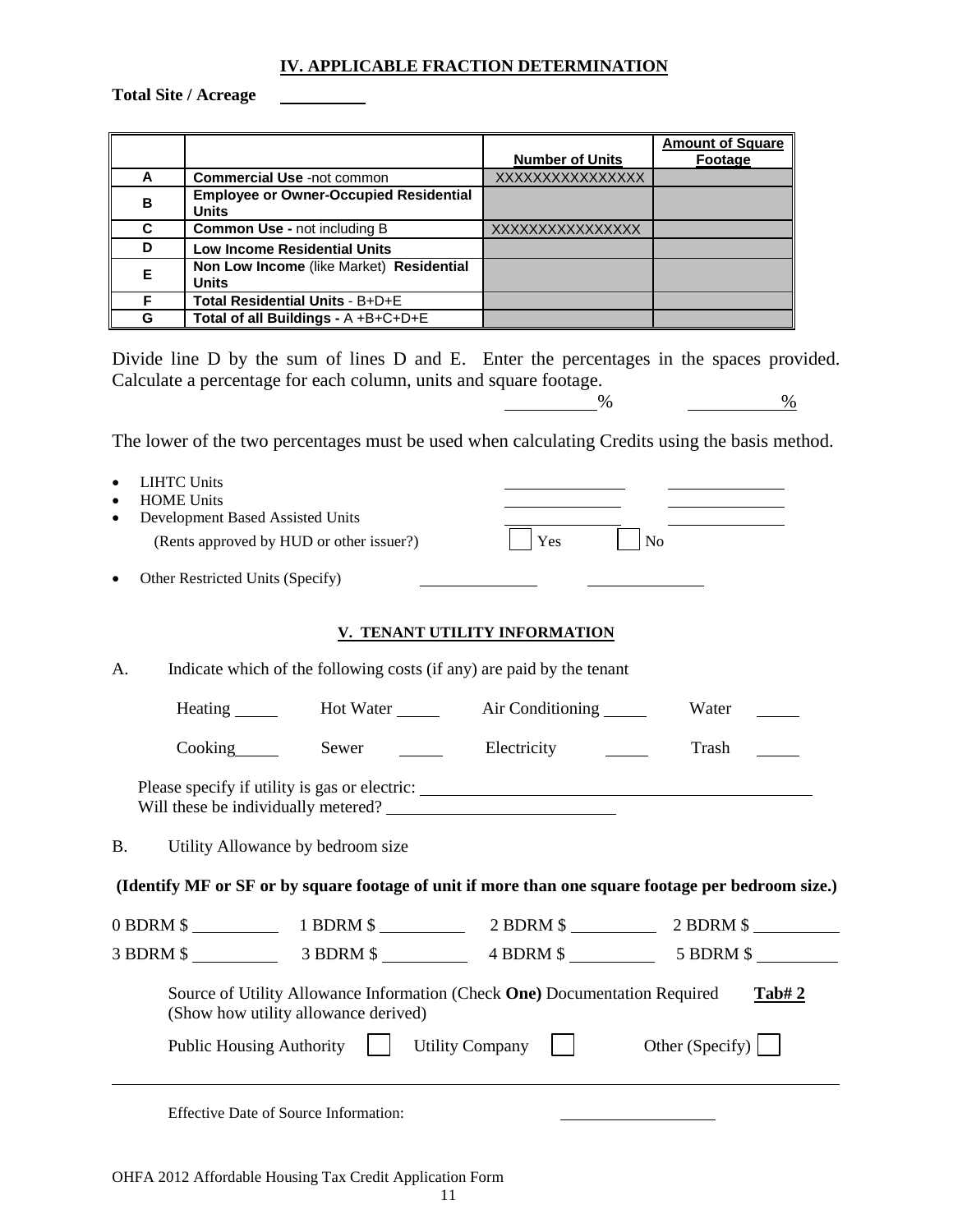#### **VI. DEVELOPMENT FINANCING (SOURCES OF FUNDS)**

#### **A. CONSTRUCTION FINANCING**

List all financing Commitments, including grants and Tax Credit equity. **If the Applicant plans to finance part or all of the Development out of its own resources, the Applicant must prove to OHFA's satisfaction that such resources are available and Committed solely for this purpose.** Any Owner equity contributions or deferred fees must also be listed below if the funds will provide a source of financing. Do not include "other" tangible (but not cash) contributions (i.e. discounted materials, fee waivers, etc).

| Source           |                                                                         |                       | Interest                                 |                                                                                                                                                                                                                               | Commitment          |  |
|------------------|-------------------------------------------------------------------------|-----------------------|------------------------------------------|-------------------------------------------------------------------------------------------------------------------------------------------------------------------------------------------------------------------------------|---------------------|--|
| No.              | Name of Lender or Other Source                                          | Principal             | Rate                                     | Term                                                                                                                                                                                                                          | Date                |  |
| 1.               |                                                                         |                       | $\%$                                     |                                                                                                                                                                                                                               |                     |  |
| 2.               |                                                                         |                       | $\%$                                     |                                                                                                                                                                                                                               |                     |  |
| $\overline{3}$ . |                                                                         |                       | $\%$                                     |                                                                                                                                                                                                                               |                     |  |
| 4.               |                                                                         |                       | $\%$                                     |                                                                                                                                                                                                                               |                     |  |
| 5.               |                                                                         |                       | $\%$                                     |                                                                                                                                                                                                                               |                     |  |
|                  | <b>Total Residential Construction Funds</b>                             |                       |                                          |                                                                                                                                                                                                                               |                     |  |
|                  | Complete the following for each Construction Lender or source of funds. |                       |                                          |                                                                                                                                                                                                                               |                     |  |
|                  |                                                                         |                       |                                          |                                                                                                                                                                                                                               |                     |  |
|                  |                                                                         |                       |                                          |                                                                                                                                                                                                                               |                     |  |
|                  |                                                                         |                       |                                          |                                                                                                                                                                                                                               |                     |  |
|                  |                                                                         |                       |                                          |                                                                                                                                                                                                                               |                     |  |
|                  |                                                                         |                       |                                          |                                                                                                                                                                                                                               |                     |  |
|                  | Type:   Conventional   CDBG<br>$ \cdot $ Federal                        | $\vert$ HOME          | $\vert$ Local Gov't $\vert$ Owner Equity |                                                                                                                                                                                                                               |                     |  |
| Private          | Taxable Bond    <br>State Gov't<br>$\mathbf{1}$                         | Tax Exempt Bond       |                                          | Other (Specify)                                                                                                                                                                                                               |                     |  |
|                  |                                                                         |                       |                                          |                                                                                                                                                                                                                               |                     |  |
| <b>Finance:</b>  | Amortizing Loan   Balloon   BMIR *** Loan                               |                       |                                          | Credit Enhancement                                                                                                                                                                                                            |                     |  |
|                  | Forgivable Loan   Grant<br>Deferred Loan                                | Owner Equity          |                                          |                                                                                                                                                                                                                               |                     |  |
|                  |                                                                         |                       |                                          |                                                                                                                                                                                                                               |                     |  |
|                  | Other (Specify)                                                         |                       | *** Below Market Interest Rate           |                                                                                                                                                                                                                               |                     |  |
|                  |                                                                         |                       |                                          |                                                                                                                                                                                                                               |                     |  |
|                  |                                                                         |                       |                                          |                                                                                                                                                                                                                               |                     |  |
|                  |                                                                         |                       |                                          | the control of the control of the control of the                                                                                                                                                                              |                     |  |
|                  |                                                                         |                       |                                          | Phone has a series of the series of the series of the series of the series of the series of the series of the series of the series of the series of the series of the series of the series of the series of the series of the |                     |  |
|                  |                                                                         |                       |                                          |                                                                                                                                                                                                                               |                     |  |
|                  | <b>Type:</b>   Conventional   CDBG<br>$ \cdot $ Federal                 | <b>HOME</b>           | Local Gov't     Owner Equity             |                                                                                                                                                                                                                               |                     |  |
| Private          | Taxable Bond<br>State Gov't                                             | Tax Exempt Bond       | $\Box$ Other (Specify)                   |                                                                                                                                                                                                                               |                     |  |
|                  |                                                                         |                       |                                          |                                                                                                                                                                                                                               |                     |  |
|                  |                                                                         |                       |                                          |                                                                                                                                                                                                                               |                     |  |
| <b>Finance:</b>  | Amortizing Loan<br>Balloon                                              | $\vert$ BMIR *** Loan | $\sim$ 1 $\pm$                           |                                                                                                                                                                                                                               | Credit Enhancement  |  |
|                  | Deferred Loan<br>  Forgivable Loan                                      | Grant                 |                                          | $\Box$ Owner Equity                                                                                                                                                                                                           |                     |  |
|                  | Other (Specify)                                                         |                       | *** Below Market Interest Rate           |                                                                                                                                                                                                                               |                     |  |
|                  |                                                                         |                       |                                          |                                                                                                                                                                                                                               |                     |  |
|                  |                                                                         |                       |                                          |                                                                                                                                                                                                                               |                     |  |
|                  |                                                                         |                       |                                          |                                                                                                                                                                                                                               |                     |  |
|                  |                                                                         |                       |                                          |                                                                                                                                                                                                                               |                     |  |
|                  |                                                                         |                       |                                          |                                                                                                                                                                                                                               |                     |  |
| Type:            | Conventional<br>CDBG<br>Federal                                         | <b>HOME</b>           | Local Gov't                              |                                                                                                                                                                                                                               | <b>Owner Equity</b> |  |
|                  |                                                                         |                       |                                          |                                                                                                                                                                                                                               |                     |  |
| Private          | State Gov't<br><b>Taxable Bond</b>                                      | Tax Exempt Bond       |                                          | Other (Specify)                                                                                                                                                                                                               |                     |  |
|                  |                                                                         |                       |                                          |                                                                                                                                                                                                                               |                     |  |
| <b>Finance:</b>  | Amortizing Loan<br>Balloon                                              | BMIR *** Loan         |                                          |                                                                                                                                                                                                                               | Credit Enhancement  |  |
|                  | Deferred Loan<br>Forgivable Loan                                        | Grant                 |                                          | Owner Equity                                                                                                                                                                                                                  |                     |  |
|                  | Other (Specify)                                                         |                       | *** Below Market Interest Rate           |                                                                                                                                                                                                                               |                     |  |
|                  |                                                                         |                       |                                          |                                                                                                                                                                                                                               |                     |  |

**Make additional copies of this page if necessary.**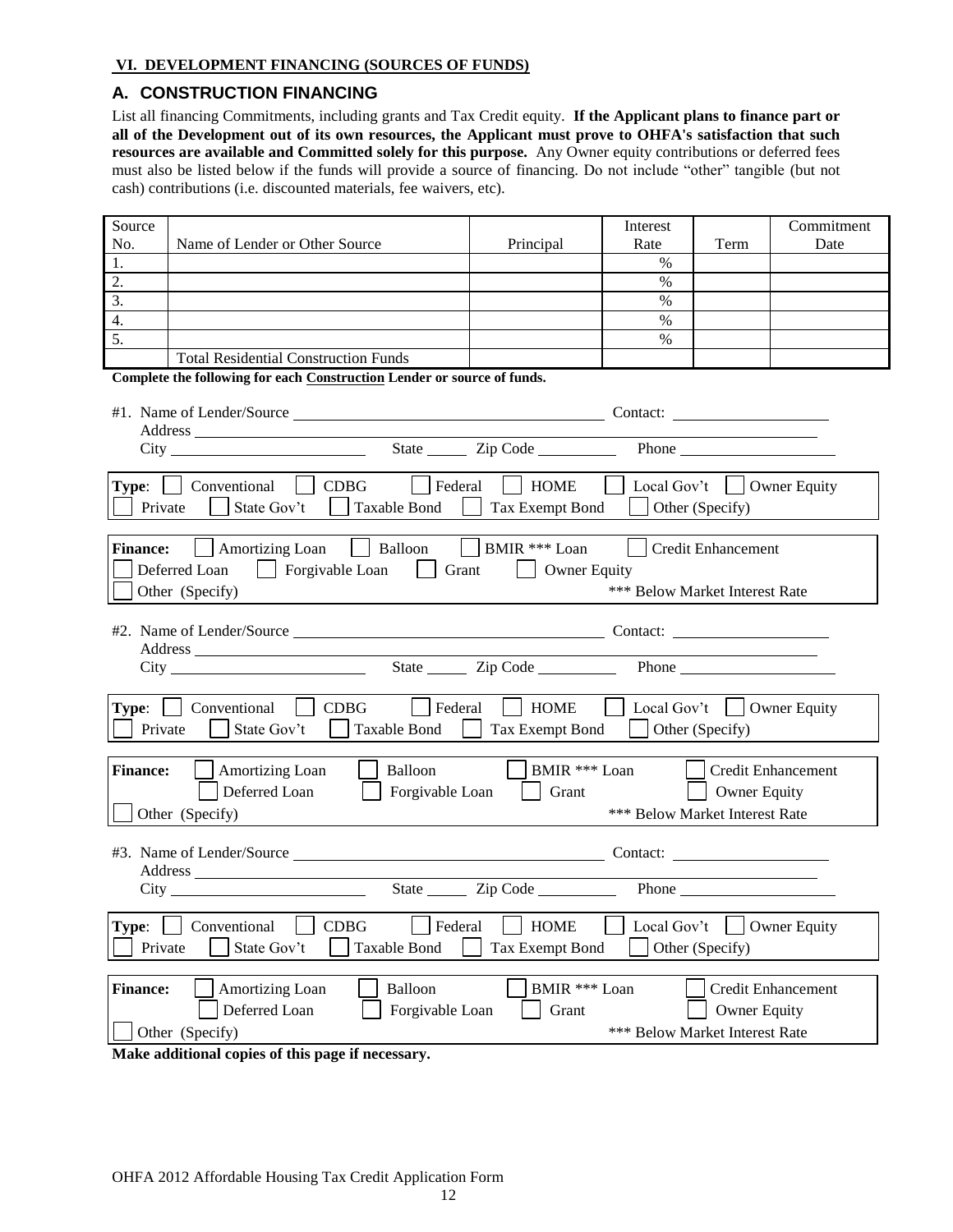#### **VI. DEVELOPMENT FINANCING (SOURCES OF FUNDS) [cont]**

## **B. PERMANENT FINANCING**

List all financing Commitments, including grants and Tax Credit equity. **If the Applicant plans to finance part or all of the Development out of its own resources, the Applicant must prove to OHFA's satisfaction that such resources are available and Committed solely for this purpose.** Any Owner equity contributions or deferred fees must also be listed below if the funds will provide a source of financing. Do not include "other" tangible (but not cash) contributions (i.e. discounted materials, fee waivers, etc).

| Source<br>No.                                                                        | Name of Lender or Other Source                                                                                                                                                                                                 | Principal             | Interest<br>Rate | Term/<br>Amort  | <b>Annual Debt</b><br>Service      | Commitment<br>Date |  |
|--------------------------------------------------------------------------------------|--------------------------------------------------------------------------------------------------------------------------------------------------------------------------------------------------------------------------------|-----------------------|------------------|-----------------|------------------------------------|--------------------|--|
| 1.                                                                                   |                                                                                                                                                                                                                                | \$                    | $\%$             |                 | \$                                 |                    |  |
| 2.                                                                                   |                                                                                                                                                                                                                                | \$                    | $\%$             |                 | \$                                 |                    |  |
| 3.                                                                                   |                                                                                                                                                                                                                                | \$                    | $\%$             |                 | \$                                 |                    |  |
| 4.                                                                                   |                                                                                                                                                                                                                                | \$                    | $\%$             |                 | \$                                 |                    |  |
| $\overline{5}$ .                                                                     |                                                                                                                                                                                                                                | \$                    | $\%$             |                 | $\mathcal{S}$                      |                    |  |
| 6.                                                                                   |                                                                                                                                                                                                                                | \$                    | $\%$             |                 | \$                                 |                    |  |
|                                                                                      | <b>Subtotal Permanent Financing</b>                                                                                                                                                                                            | \$                    |                  |                 | $\mathbb{S}$                       |                    |  |
|                                                                                      | Gross Proceeds Historic Tax Credit                                                                                                                                                                                             | $\mathcal{S}$         |                  |                 |                                    |                    |  |
|                                                                                      | Gross Proceeds Low-Income Tax Credits                                                                                                                                                                                          | \$                    |                  |                 |                                    |                    |  |
|                                                                                      | <b>Total Permanent Financing Sources</b>                                                                                                                                                                                       |                       |                  |                 |                                    |                    |  |
|                                                                                      | Complete the following for each Permanent Lender or source of funds.                                                                                                                                                           |                       |                  |                 |                                    |                    |  |
|                                                                                      |                                                                                                                                                                                                                                |                       |                  |                 |                                    |                    |  |
|                                                                                      |                                                                                                                                                                                                                                |                       |                  |                 |                                    |                    |  |
|                                                                                      |                                                                                                                                                                                                                                |                       |                  |                 |                                    |                    |  |
|                                                                                      | City the contract of the contract of the contract of the contract of the contract of the contract of the contract of the contract of the contract of the contract of the contract of the contract of the contract of the contr | State <u>Zip</u> Code |                  |                 |                                    |                    |  |
|                                                                                      |                                                                                                                                                                                                                                |                       |                  |                 |                                    |                    |  |
| Type:                                                                                | Conventional<br>$\Box$ CDBG<br>$\vert$   Federal                                                                                                                                                                               | <b>HOME</b>           |                  |                 | Local Gov't $\bigcup$ Owner Equity |                    |  |
| Private                                                                              | State Gov't<br><b>Taxable Bond</b>                                                                                                                                                                                             | Tax Exempt Bond       |                  |                 | Other (Specify)                    |                    |  |
|                                                                                      |                                                                                                                                                                                                                                |                       |                  |                 |                                    |                    |  |
| <b>Finance:</b>                                                                      | Amortizing Loan<br>Balloon                                                                                                                                                                                                     | BMIR *** Loan         |                  |                 | <b>Credit Enhancement</b>          |                    |  |
| Deferred Loan                                                                        | Forgivable Loan<br>Grant                                                                                                                                                                                                       | <b>Owner Equity</b>   |                  | Other (Specify) |                                    |                    |  |
|                                                                                      |                                                                                                                                                                                                                                |                       |                  |                 |                                    |                    |  |
|                                                                                      |                                                                                                                                                                                                                                |                       |                  |                 |                                    |                    |  |
|                                                                                      |                                                                                                                                                                                                                                |                       |                  |                 |                                    |                    |  |
|                                                                                      | State Zip Code                                                                                                                                                                                                                 |                       |                  |                 |                                    |                    |  |
|                                                                                      |                                                                                                                                                                                                                                |                       |                  |                 |                                    |                    |  |
| Type:                                                                                | $\vert$ CDBG<br>$\vert$   Federal<br>Conventional                                                                                                                                                                              | $\vert$ HOME          |                  |                 | Local Gov't $\vert$ Owner Equity   |                    |  |
| Private                                                                              | State Gov't<br>Taxable Bond                                                                                                                                                                                                    | Tax Exempt Bond       |                  |                 | Other (Specify)                    |                    |  |
|                                                                                      |                                                                                                                                                                                                                                |                       |                  |                 |                                    |                    |  |
| <b>Finance:</b>                                                                      | Amortizing Loan<br>Balloon                                                                                                                                                                                                     | BMIR *** Loan         |                  |                 | <b>Credit Enhancement</b>          |                    |  |
| Deferred Loan                                                                        | Forgivable Loan<br>Grant                                                                                                                                                                                                       | <b>Owner Equity</b>   |                  | Other (Specify) |                                    |                    |  |
|                                                                                      |                                                                                                                                                                                                                                |                       |                  |                 |                                    |                    |  |
|                                                                                      | #3. Name of Lender/Source                                                                                                                                                                                                      |                       |                  |                 |                                    |                    |  |
| Contact:<br>Address                                                                  |                                                                                                                                                                                                                                |                       |                  |                 |                                    |                    |  |
| State Zip Code<br>Phone                                                              |                                                                                                                                                                                                                                |                       |                  |                 |                                    |                    |  |
|                                                                                      |                                                                                                                                                                                                                                |                       |                  |                 |                                    |                    |  |
| Type:                                                                                | CDBG<br>Conventional                                                                                                                                                                                                           | Federal               |                  |                 |                                    |                    |  |
| <b>HOME</b><br><b>Owner Equity</b><br>Local Gov't                                    |                                                                                                                                                                                                                                |                       |                  |                 |                                    |                    |  |
| Private<br>State Gov't<br>Taxable Bond<br>Tax Exempt Bond<br>Other (Specify)         |                                                                                                                                                                                                                                |                       |                  |                 |                                    |                    |  |
|                                                                                      |                                                                                                                                                                                                                                |                       |                  |                 |                                    |                    |  |
| BMIR *** Loan<br><b>Finance:</b><br>Amortizing Loan<br>Balloon<br>Credit Enhancement |                                                                                                                                                                                                                                |                       |                  |                 |                                    |                    |  |
| Other (Specify)<br>Deferred Loan<br>Forgivable Loan<br>Grant<br><b>Owner Equity</b>  |                                                                                                                                                                                                                                |                       |                  |                 |                                    |                    |  |

**Make additional copies of this page if necessary.**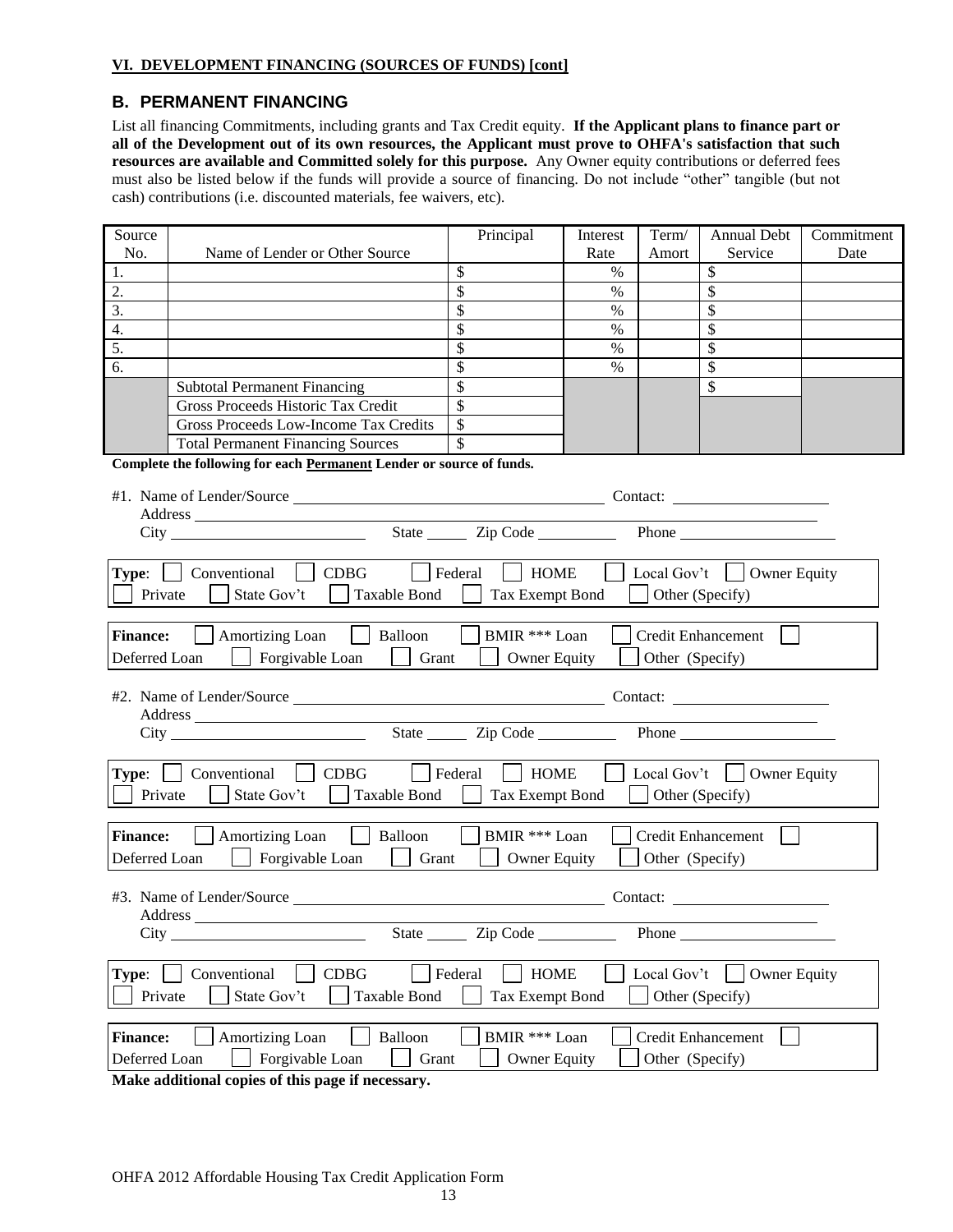## **VII. TAX CREDIT SYNDICATION**

|    |    | Tax Credit Syndication (Provide as much information and documentation as is available at time of Application.) |                                                                                                                      |                                 |                      |
|----|----|----------------------------------------------------------------------------------------------------------------|----------------------------------------------------------------------------------------------------------------------|---------------------------------|----------------------|
|    |    | A. Does this Development qualify for Historic Rehabilitation Credits? Yes                                      |                                                                                                                      | No                              |                      |
|    |    |                                                                                                                |                                                                                                                      |                                 |                      |
|    |    |                                                                                                                |                                                                                                                      |                                 |                      |
|    |    | <u> 1989 - Johann Stoff, amerikansk politiker (* 1908)</u>                                                     |                                                                                                                      |                                 |                      |
| В. |    | Actual or anticipated Syndicators or Equity Sources:<br>1. Name Source                                         |                                                                                                                      |                                 |                      |
|    |    | Address                                                                                                        | <u> 1989 - Johann Stoff, deutscher Stoffen und der Stoffen und der Stoffen und der Stoffen und der Stoffen und d</u> |                                 |                      |
|    |    |                                                                                                                |                                                                                                                      |                                 |                      |
|    |    | Contact                                                                                                        | <u> 1989 - Johann Stoff, amerikansk politiker (d. 1989)</u>                                                          |                                 |                      |
|    |    | E-mail                                                                                                         | <u> 1989 - Johann Stein, marwolaethau a chwaraethau a chwaraethau a chwaraethau a chwaraethau a chwaraethau a ch</u> |                                 |                      |
|    | 2. | Name Source                                                                                                    | <u> 1989 - Johann Stoff, amerikansk politiker (* 1908)</u>                                                           |                                 |                      |
|    |    | Address                                                                                                        |                                                                                                                      |                                 |                      |
|    |    | <b>City</b>                                                                                                    | State <u>Zip Code</u> Phone                                                                                          |                                 |                      |
|    |    | Contact                                                                                                        |                                                                                                                      |                                 |                      |
|    |    | E-mail                                                                                                         | <u> 1989 - Johann Stein, mars an deus Amerikaansk kommunister (* 1958)</u>                                           |                                 |                      |
|    |    |                                                                                                                |                                                                                                                      |                                 |                      |
|    |    |                                                                                                                |                                                                                                                      |                                 |                      |
|    |    | Rent Subsidy Anticipated _________                                                                             |                                                                                                                      | If none apply, so indicate here |                      |
|    |    |                                                                                                                |                                                                                                                      |                                 | <b>Approval Date</b> |
|    |    | RD (formerly FmHa)                                                                                             |                                                                                                                      | $\%$                            |                      |
|    |    | HUD Development-Based Section 8 Certificates                                                                   |                                                                                                                      |                                 |                      |
|    |    | or HAP Contracts                                                                                               |                                                                                                                      | %                               |                      |
|    |    | <b>HUD Vouchers</b>                                                                                            |                                                                                                                      | %                               |                      |
|    |    | <b>HUD Tenant-Based Certificates</b>                                                                           |                                                                                                                      | %                               |                      |
|    |    |                                                                                                                |                                                                                                                      | $\frac{0}{2}$                   |                      |
|    |    | State                                                                                                          |                                                                                                                      | %                               |                      |
|    |    | Local                                                                                                          |                                                                                                                      | $\frac{0}{2}$                   |                      |
|    |    | Owner                                                                                                          |                                                                                                                      | %                               |                      |
|    |    | Other (specify)                                                                                                |                                                                                                                      | $\%$                            |                      |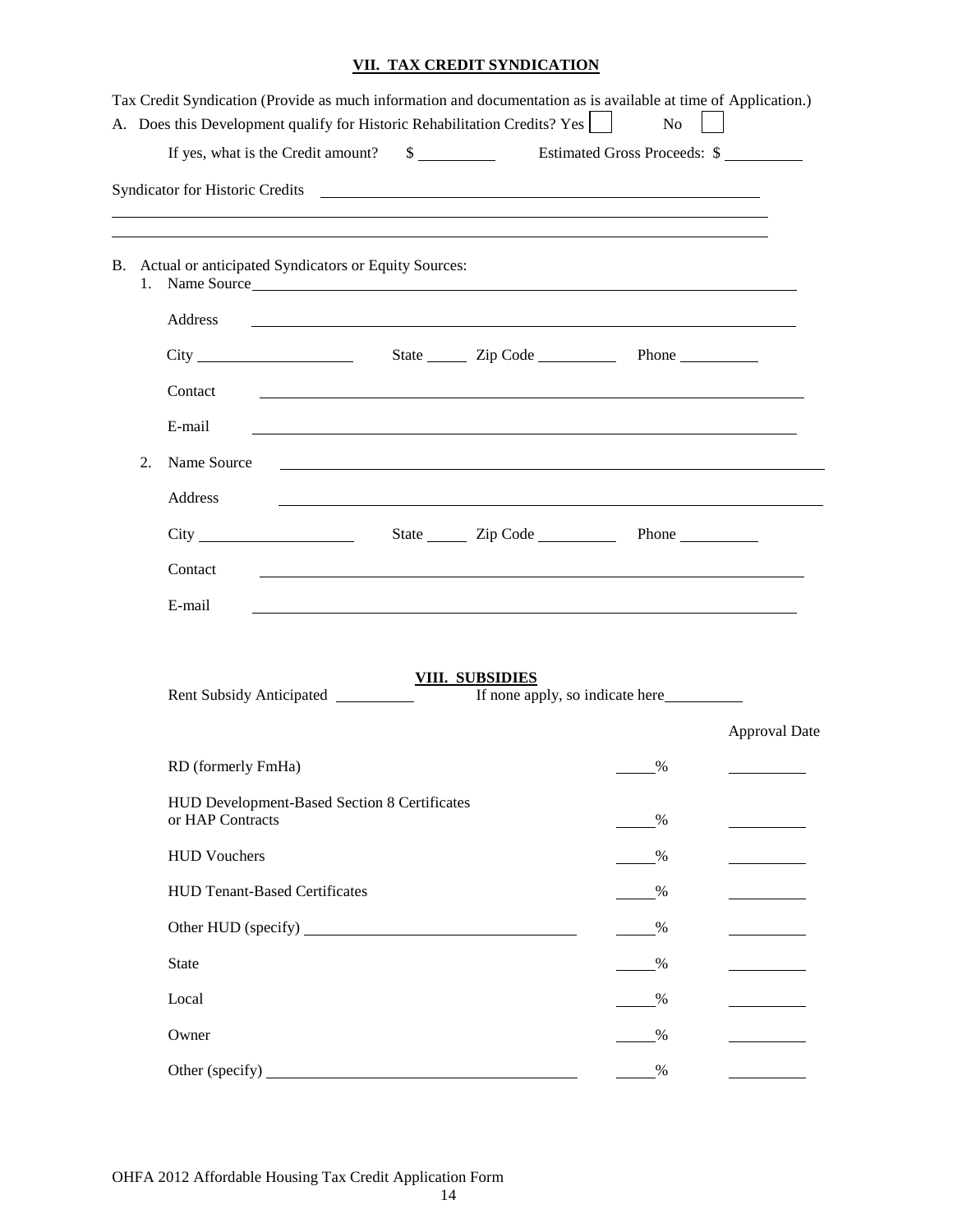

**Instructions are on the first tab.**

**Note!!!**

**Once complete, print the Excel Worksheets and insert at the end of Tab 1 of this Application. Pro forma should be inserted in Tab 3. If these pages are not included, this is an incurable Failed Threshold item.**

**\*If the spreadsheets do not work for your project, contact OHFA Staff.**



#### *XIV. DEVELOPMENT TIMETABLE*

**Indicate the actual or expected date (INCLUDE DAY) by which the following activities will have been completed.** 

| <b>Actual or Scheduled</b><br><b>Month/Day/Year</b>      | Activity                              |
|----------------------------------------------------------|---------------------------------------|
|                                                          |                                       |
|                                                          | Site                                  |
|                                                          | Option/Contract                       |
|                                                          | Carryover                             |
|                                                          | Acquisition                           |
|                                                          | <b>Zoning Approval</b>                |
|                                                          | <b>Tax Abatement</b>                  |
|                                                          | <b>Environmental Review Completed</b> |
|                                                          | Plan                                  |
|                                                          | <b>Conditional Use Permit</b>         |
|                                                          | Variance                              |
|                                                          | Site Plan Review                      |
| OHFA 2012 Affordable Housing Tax Credit Application Form | 15                                    |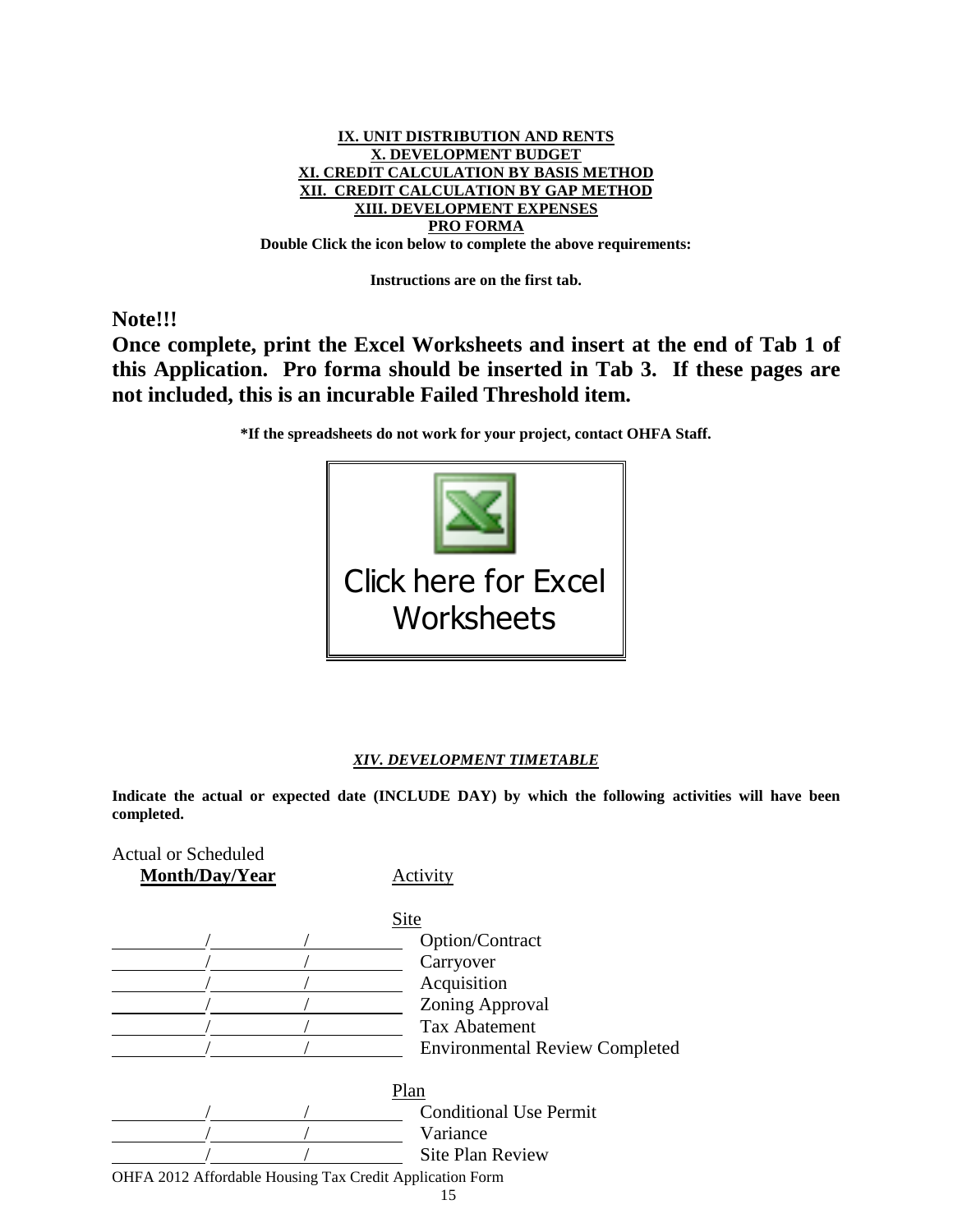| <b>Building Permit</b>                            |
|---------------------------------------------------|
| Final Plans/Specs                                 |
|                                                   |
| Closing                                           |
| Property Transfer                                 |
|                                                   |
| <b>Construction Financing</b><br>Loan Application |
| <b>Conditional Commitment</b>                     |
| <b>Firm Commitment</b>                            |
| Closing and Disbursement                          |
|                                                   |
| Construction                                      |
| <b>Construction Start</b>                         |
| Progress Review                                   |
| <b>Construction Completion</b>                    |
|                                                   |
| <b>Permanent Financing</b>                        |
| Loan Application                                  |
| <b>Conditional Commitment</b>                     |
| <b>Firm Commitment</b>                            |
| Closing and Disbursement                          |
|                                                   |
| <b>Other Loans and Grants</b>                     |
| Type & Source:                                    |
| Application                                       |
| Closing or Award                                  |
|                                                   |
| <b>Equity Syndication</b>                         |
| <b>Letter of Commitment</b>                       |
| Partnership Closing                               |
|                                                   |
| Other                                             |
| 10% of Development Costs Incurred                 |
| Tax Credit Carryover Allocation                   |
| Placed in Service                                 |
| Occupancy of All Low-Income Units                 |

## **XV. APPLICATION FEE**

Amount of application fee submitted:  $\qquad \qquad$ 

(Make check payable to **OHFA**)

Refer to Section 330:36-4-3(a)(1) for fee amounts.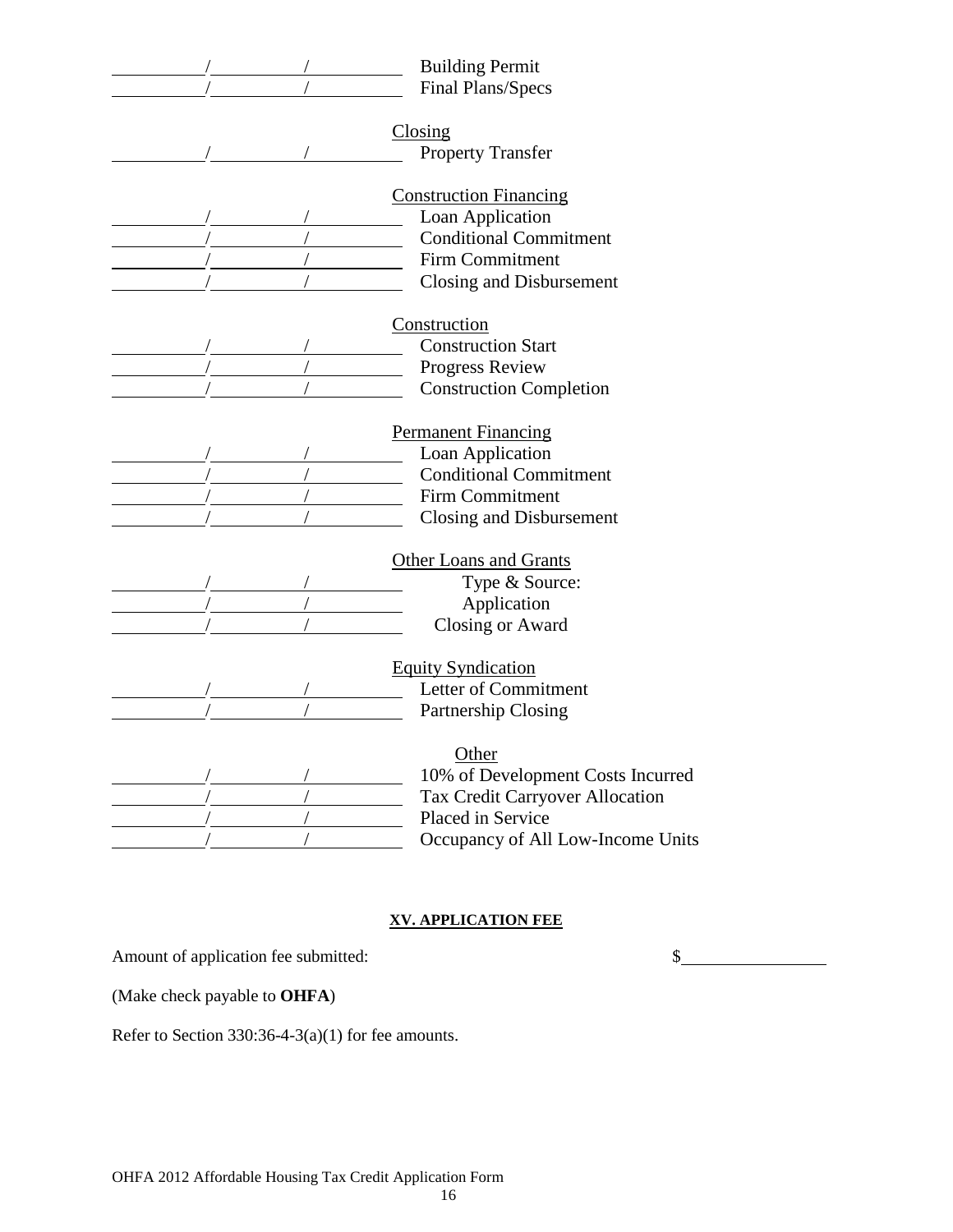#### **XVI. APPLICANT AFFIDAVIT**

| <b>STATE OF</b>  |         |  |
|------------------|---------|--|
|                  | $)$ SS: |  |
| <b>COUNTY OF</b> |         |  |

The undersigned, the undersigned, the undersigned, the undersigned, the undersident of lawful age, being first duly sworn, on oath says that:

- 1. The undersigned is the duly authorized agent of the Applicant submitting the Affordable Housing Tax Credit Application which is attached to this statement, for the purpose of certifying the facts pertaining to the Application, facts pertaining to the nonexistence of collusion among Applicants and between Applicants and State officials or employees, as well as facts pertaining to not giving or offering of things of value to government personnel in return for special consideration in the Allocation of Affordable Housing Tax Credits pursuant to the Application to which this statement is attached.
- 2. The undersigned, being duly authorized, hereby represents and Certifies that the foregoing information, to the best of his/her knowledge, is true, complete and accurately describes the proposed Development. The undersigned is fully aware of the facts and circumstances surrounding the making of the Application to which this statement is attached and has been personally and directly involved in the proceedings leading to the submission of such Application. Misrepresentations of any kind will be grounds for denial or loss of the Tax Credits and may affect future participation in the Tax Credit Program in Oklahoma.
- 3. Neither the Applicant nor anyone subject to the Applicant's direction or Control has been a party (i) to any collusion among Applicants by agreement to refrain from making Application, (ii) to any discussions between Applicants and any State official concerning exchange of money or other things of value for special consideration in granting an Allocation of Affordable Housing Tax Credits, (iii) to paying, giving or donating or agreeing to pay, give or donate to any officer or employee of the State of Oklahoma or to any officer or employee of Oklahoma Housing Finance Agency, any money or other thing of value, either directly or indirectly, in procuring an Allocation of Affordable Housing Tax Credit pursuant to the Application to which this statement is attached.
- 4. The undersigned is responsible (i) for ensuring that the Development consists or will consist of a Qualified Building(s) as defined in the Code, and will satisfy all applicable requirements of federal tax law in the acquisition, rehabilitation, or construction and operation of the Development to receive an Allocation of Affordable Housing Tax Credit, and (ii) for all calculations and figures relating to the determination of the Eligible Basis for the Building(s) and understands and agrees that the amount of the Affordable Housing Tax Credit is calculated by references to the figure submitted with this Application, as to the Eligible Basis and qualified basis of the Development and individual Buildings. The undersigned Applicant certifies that all builder fees, and Developer fees are properly disclosed and conform to Section 330:36-4-2.1 (b)(c) of OHFA's Rules.